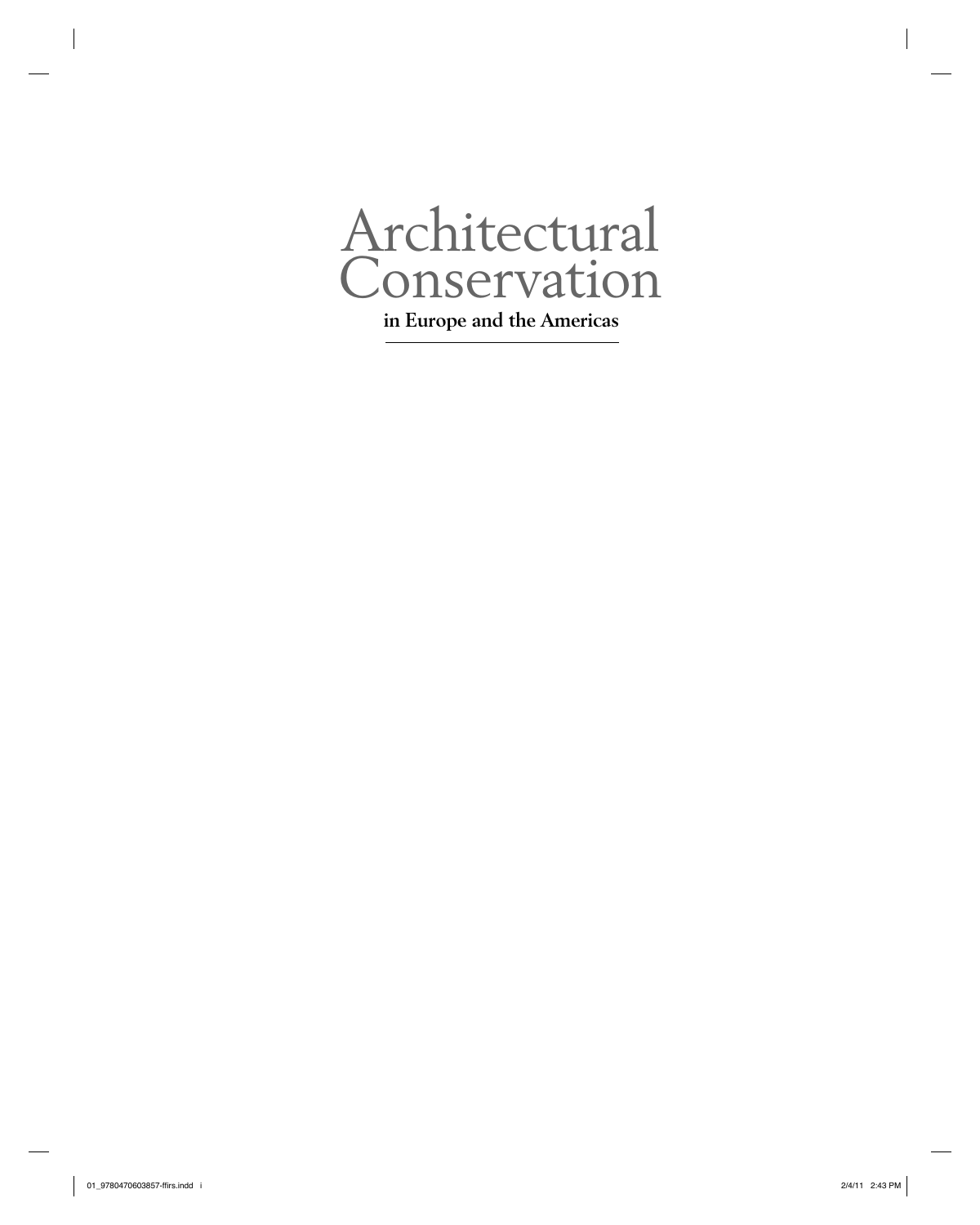$\begin{array}{c} \hline \end{array}$ 

 $\overline{\phantom{a}}$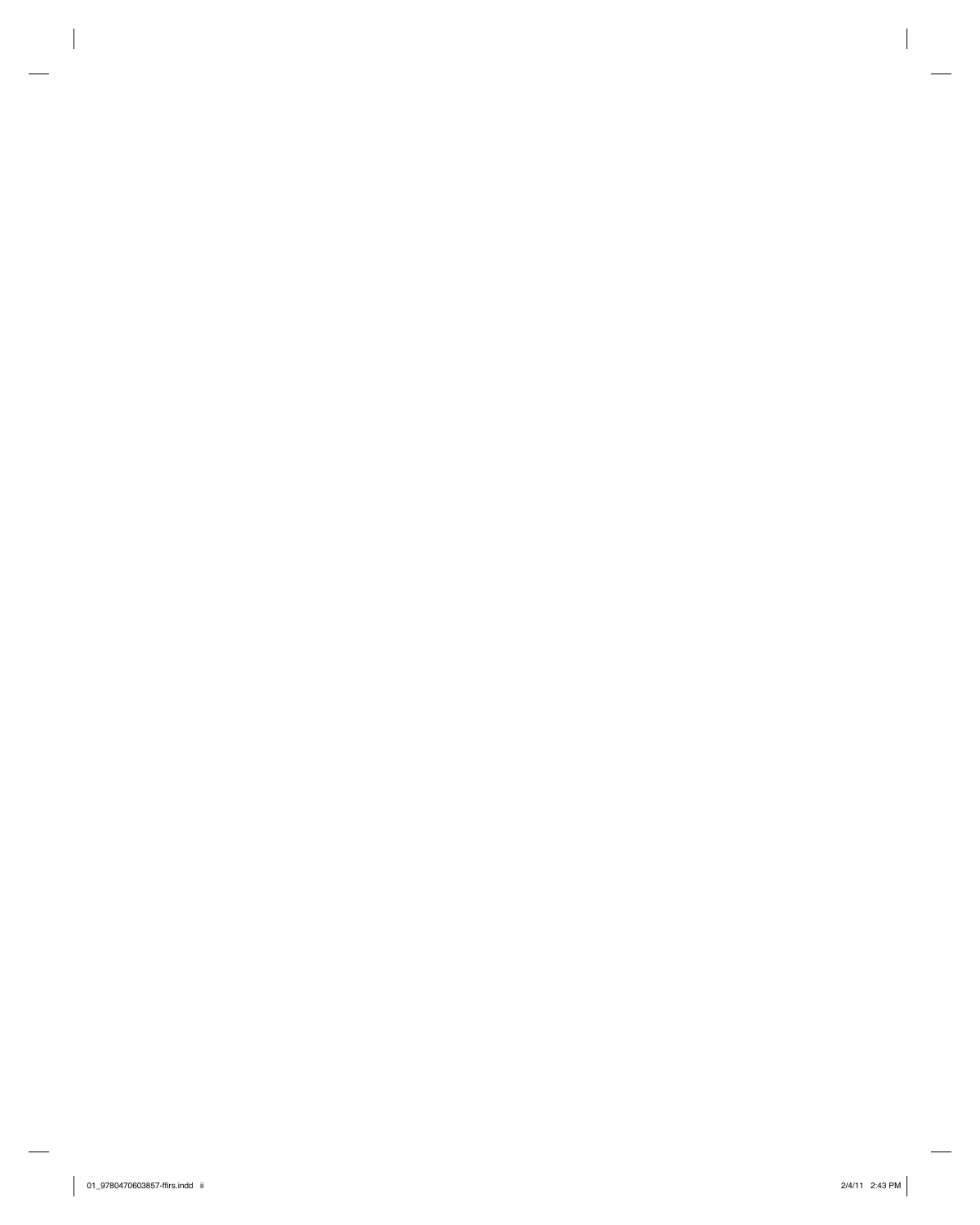# Architectural Conservation

## **in Europe and the Americas**

NATIONAL EXPERIENCES AND PRACTICE

## John H. Stubbs and Emily G. Makaš

### **Foreword by Mounir Bouchenaki**

*With a contribution of images from the photo archive of the World Monuments Fund*



John Wiley & Sons, Inc.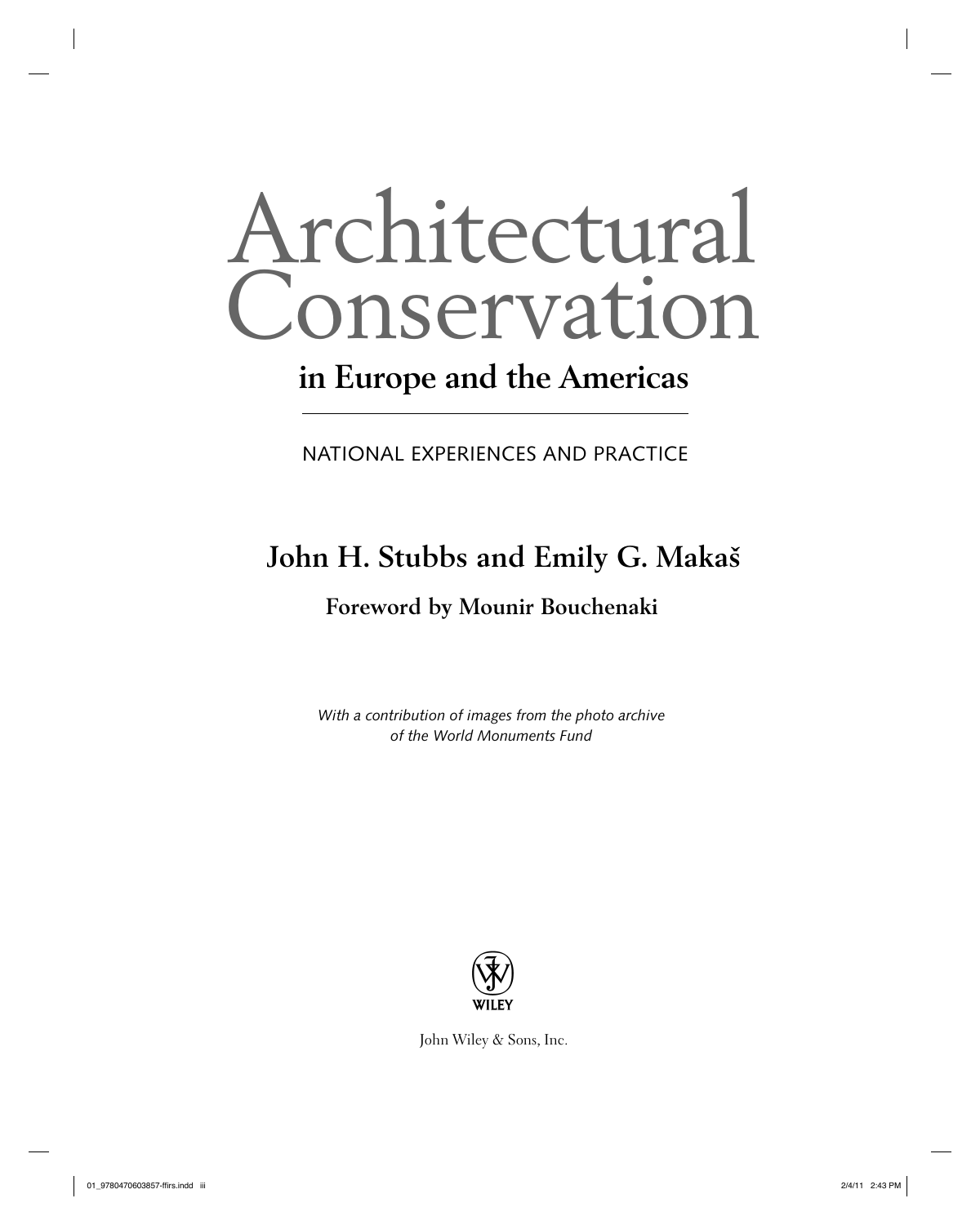This book is printed on acid-free paper.

Copyright © 2011 by John Wiley & Sons, Inc. All rights reserved.

Published by John Wiley & Sons, Inc., Hoboken, New Jersey.

Published simultaneously in Canada.

No part of this publication may be reproduced, stored in a retrieval system, or transmitted in any form or by any means, electronic, mechanical, photocopying, recording, scanning, or otherwise, except as permitted under Section 107 or 108 of the 1976 United States Copyright Act, without either the prior written permission of the Publisher, or authorization through payment of the appropriate per-copy fee to the Copyright Clearance Center, Inc., 222 Rosewood Drive, Danvers, MA 01923, 978-750-8400, fax 978-646-8600, or on the web at www.copyright.com. Requests to the Publisher for permission should be addressed to the Permissions Department, John Wiley & Sons, Inc., 111 River Street, Hoboken, NJ 07030, 201-748-6011, fax 201-748-6008, or online at www.wiley.com/go/permissions.

Limit of Liability/Disclaimer of Warranty: While the publisher and author have used their best efforts in preparing this book, they make no representations or warranties with respect to the accuracy or completeness of the contents of this book and specifically disclaim any implied warranties of merchantability or fitness for a particular purpose. No warranty may be created or extended by sales representatives or written sales materials. The advice and strategies contained herein may not be suitable for your situation. You should consult with a professional where appropriate. Neither the publisher nor author shall be liable for any loss of profit or any other commercial damages, including but not limited to special, incidental, consequential, or other damages.

For general information on our other products and services, or technical support, please contact our Customer Care Department within the United States at 800-762-2974, outside the United States at 317-572-3993 or fax 317-572-4002.

Wiley also publishes its books in a variety of electronic formats. Some content that appears in print may not be available in electronic books.

For more information about Wiley products, visit our Web site at www.wiley.com.

#### *Library of Congress Cataloging-in-Publication Data:*

Stubbs, John H. Architectural conservation in Europe and the Americas : national experiences and practice / John H. Stubbs, Emily G. Makaš. p. cm. Includes index. ISBN 978-0-470-60385-7 (hardback); 978-0-470-90099-4 (ebk.); 978-0-470-90100-7 (ebk.); 978-0-470-90111-3 (ebk.); 978-0-470-95107-1 (ebk.); 978-0-470-95124-8 (ebk.) 1. Architecture--Conservation and restoration--Europe. 2. Architecture-- Conservation and restoration—America. I. Makaš, Emily Gunzburger. II. Title. NA105.S793 2011 363.6'909—dc22 2010045252

Printed in the United States of America

10 9 8 7 6 5 4 3 2 1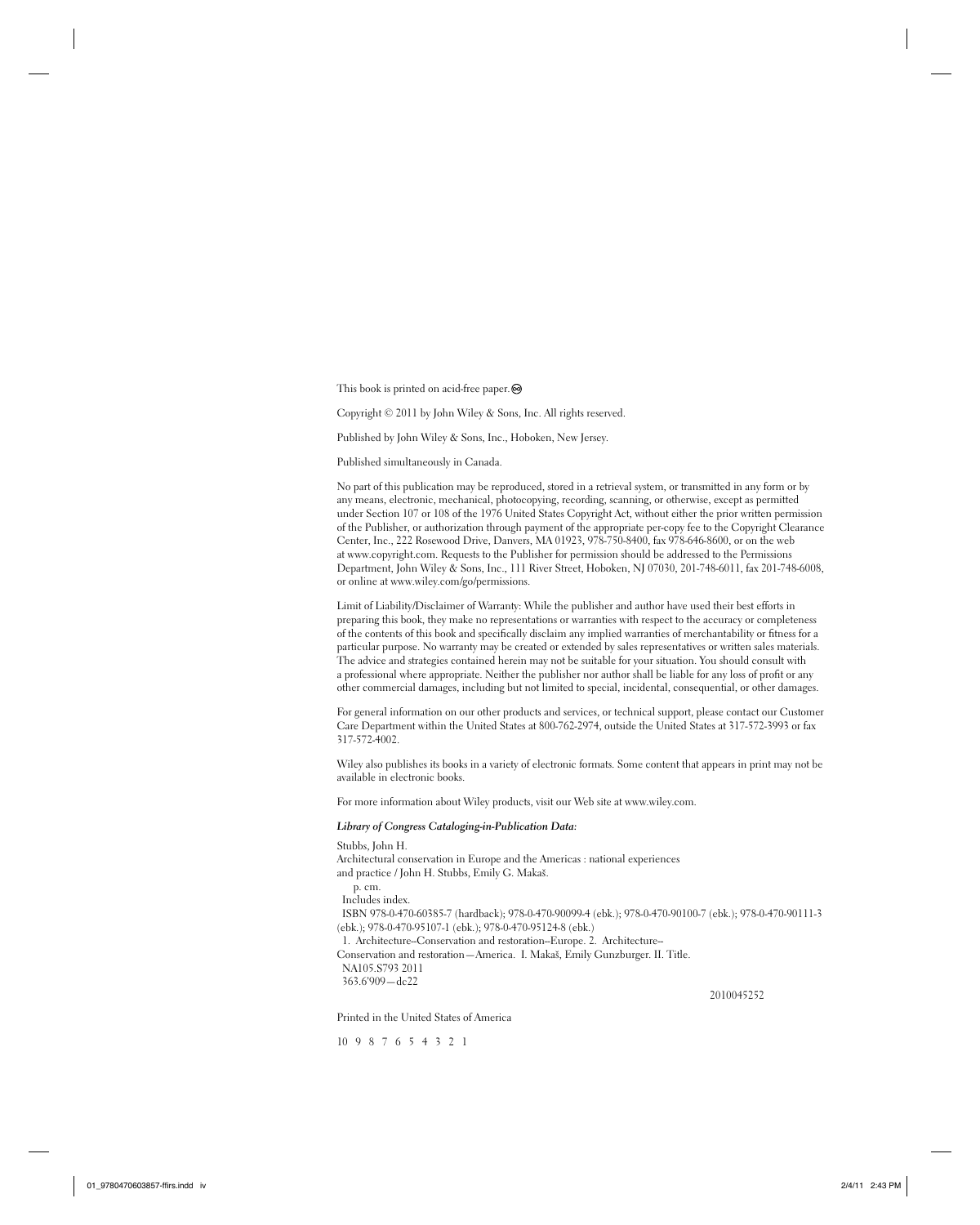## *Contents*

#### *Foreword xiii*

#### *Preface xv*

Being Modern: The Currency of Conservation  *Frank Matero*

#### *Acknowledgments xxi*

#### **PART I: Europe 1**

Introduction

#### **SECTION 1. WESTERN EUROPE 9**

#### *Chapter 1: Italy 13*

Early Organized Conservation Efforts 13 Key Twentieth-Century Theorists and Methods 16 Museums and Architectural Conservation 19 Sheltering Ruins on Sicily and Beyond 24 Conservation Legislation and Education 25 Saving Venice 28 Recent Accomplishments and Challenges 30 Conserving Italy's Historic Rural Towns 34 Italian Conservation Abroad 36

#### *Chapter 2: France 41*

Centralized Legislation and Incentives 41 An Influential Concept: Les Secteurs Sauvegardés 43 Urban Conservation and Sustainability  *Dennis Rodwell* 45 Recent Conservation Successes 47

#### *Chapter 3: United Kingdom 59*

Legislation and Listing 59 Garden and Landscape Conservation in the United Kingdom 62 Private, Not-for-Profit Advocacy Groups 65 Contemporary Foci 68 Conserving Britain's Industrial Heritage  *Dennis Rodwell* 72 Conserving Fine Architectural Interiors  *Lisa Ackerman* 74 British Conservation Leadership 76

**v**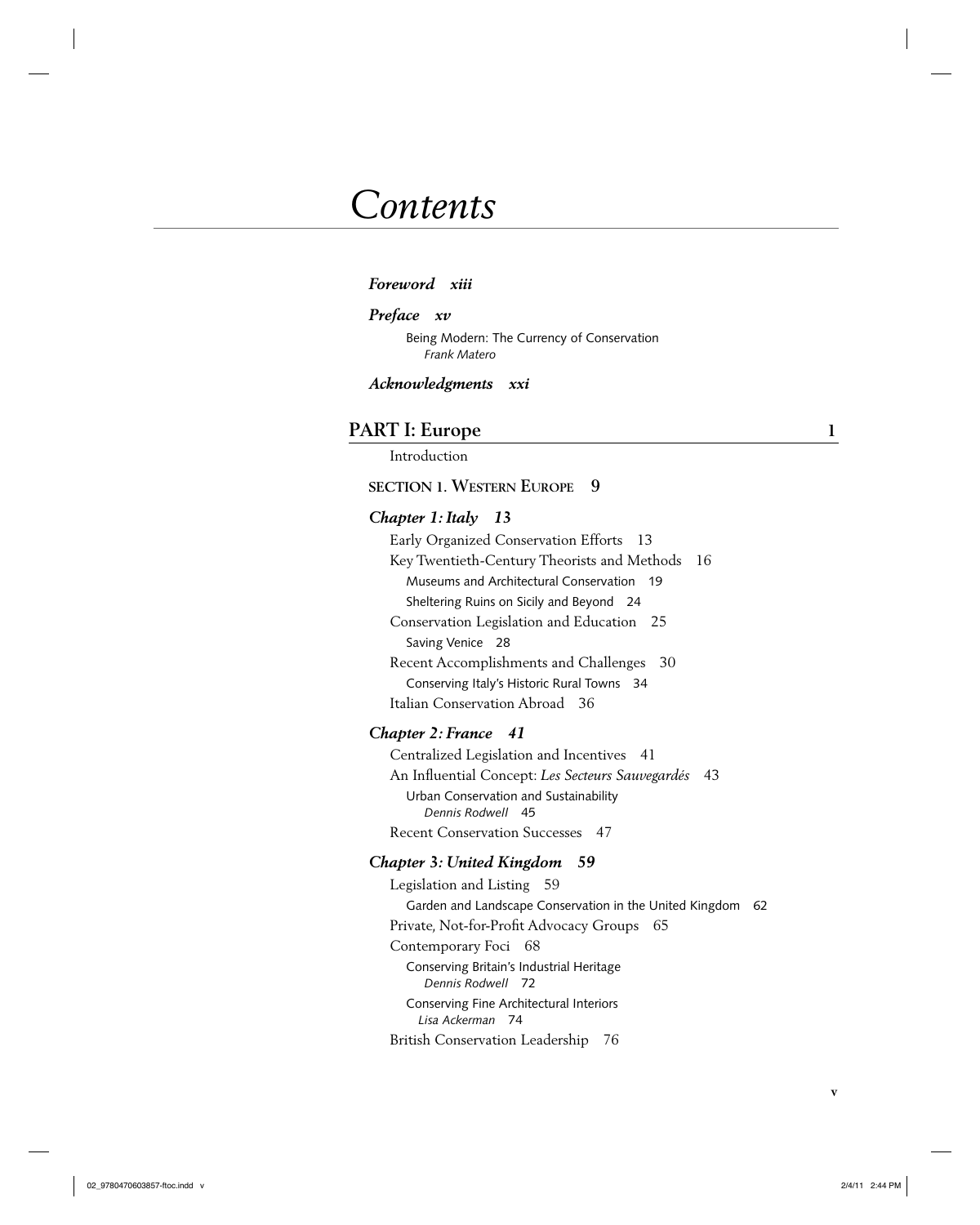#### *Chapter 4: Ireland 85*

Conservation Legislation and Institutions 85 Active Non-governmental Heritage Organizations 87

#### *Chapter 5: Spain and Portugal 93*

Spanish Conservation Policies and Decentralized Structure 94 Paradores and Pousadas 95 Portuguese Conservation Policies 96 International and Private Participation and Recent Representative Projects 98 Architectural Conservation Education at European Universities 101 Spanish and Portuguese Conservation Assistance to Former Colonies 106 Current Issues and Challenges 108

#### *Chapter 6: Belgium, Luxembourg, and the Netherlands 113*

Early Conservation Debates in Belgium and the Netherlands 113 Legislation and Administration in Belgium 120 Legislation and Administration in the Netherlands 122 Architectural Conservation in Luxembourg 124 Contemporary Conservation and the Role of Nongovernmental Organizations 125 Architectural and Social Preservation in Amsterdam 127

#### *Chapter 7: Switzerland and Liechtenstein 137*

Switzerland 137 Liechtenstein 140

#### **SECTION 2. NORTHERN EUROPE 143**

#### *Chapter 8: Sweden 147*

Legislation and State-Organization of Heritage Protection 147 Skansen and the Open-Air Museum Tradition 149 NGOs, International Involvement, and Current Challenges 152

#### *Chapter 9: Finland 159*

Early Legislation and Conservation Efforts 159 Contemporary Heritage Framework and State Activities 160 Conserving Modern Heritage in Finland 162

#### *Chapter 10: Norway 167*

Legislation and State Conservation Institutions 167 Current Challenges and Successes 168 Conserving Wooden Structures in the Nordic Countries 172

**vi** Contents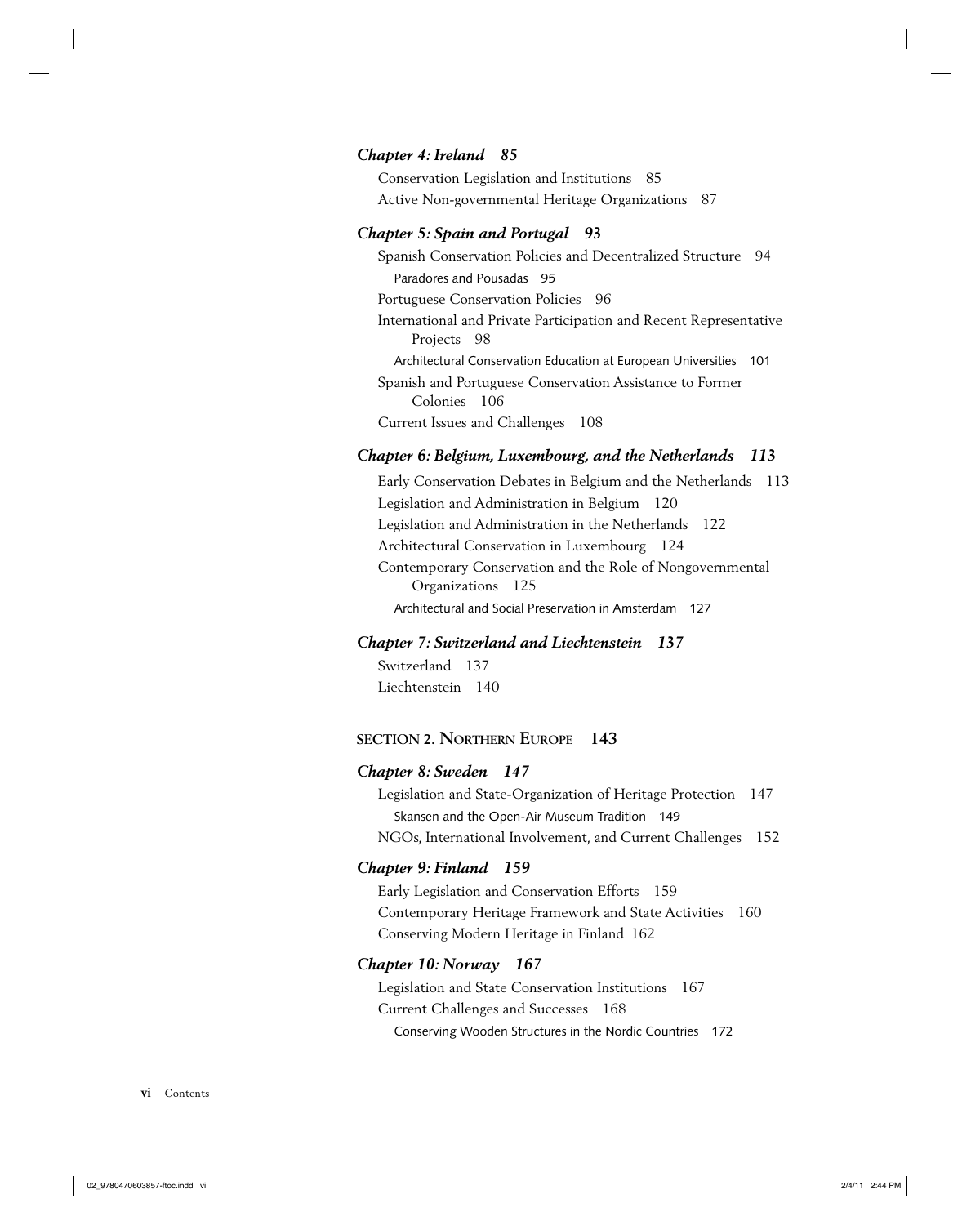#### *Chapter 11: Denmark, Iceland, and Greenland 177*

Early Danish Conservation Efforts 177 Heritage Legislation and Administration in the Twentieth Century 178 Contemporary Conservation Participants and Successes in Denmark 181 Iceland and Greenland 183

#### *Chapter 12: The Baltic States 189*

Shared Contemporary Challenges 189 Lithuania 191 Latvia 194 Estonia 198

#### **SECTION 3. CENTRAL EUROPE 205**

#### *Chapter 13: Germany 209*

Post-World War II Debates 209 The East German Conservation Approach 210 The West German Conservation Approach 212 Unified Conservation Efforts and Current Challenges 214 Applied Conservation Science and Technology in Europe 218 Symbolic Heritage in a New Germany 220 The Berlin Stadtschloss: Emblem of Germany's Reconstruction Debates 222

#### *Chapter 14: Austria 229*

Long-standing Legal and Administrative Structures 229 Urban Conservation in Austria 231 Other Recent Challenges and Developments 233

#### *Chapter 15: Hungary 237*

Legislation and Government Framework 237 Sensitive Conservation Approaches 239 Additional Key Projects and Successes 241

#### *Chapter 16: Czech Republic and Slovakia 245*

Architectural Conservation in Czechoslovakia 245 Czech Republic 246 Slovakia 251 Conserving Jewish Heritage in Central Europe 255

#### *Chapter 17: Poland 259*

Heritage Protection in Partitioned and Second Republic Poland 259 Comprehensive Communist-era Conservation Activities 260 The Rebuilding of Warsaw 262 Contemporary Issues and Challenges 266

Contents **vii**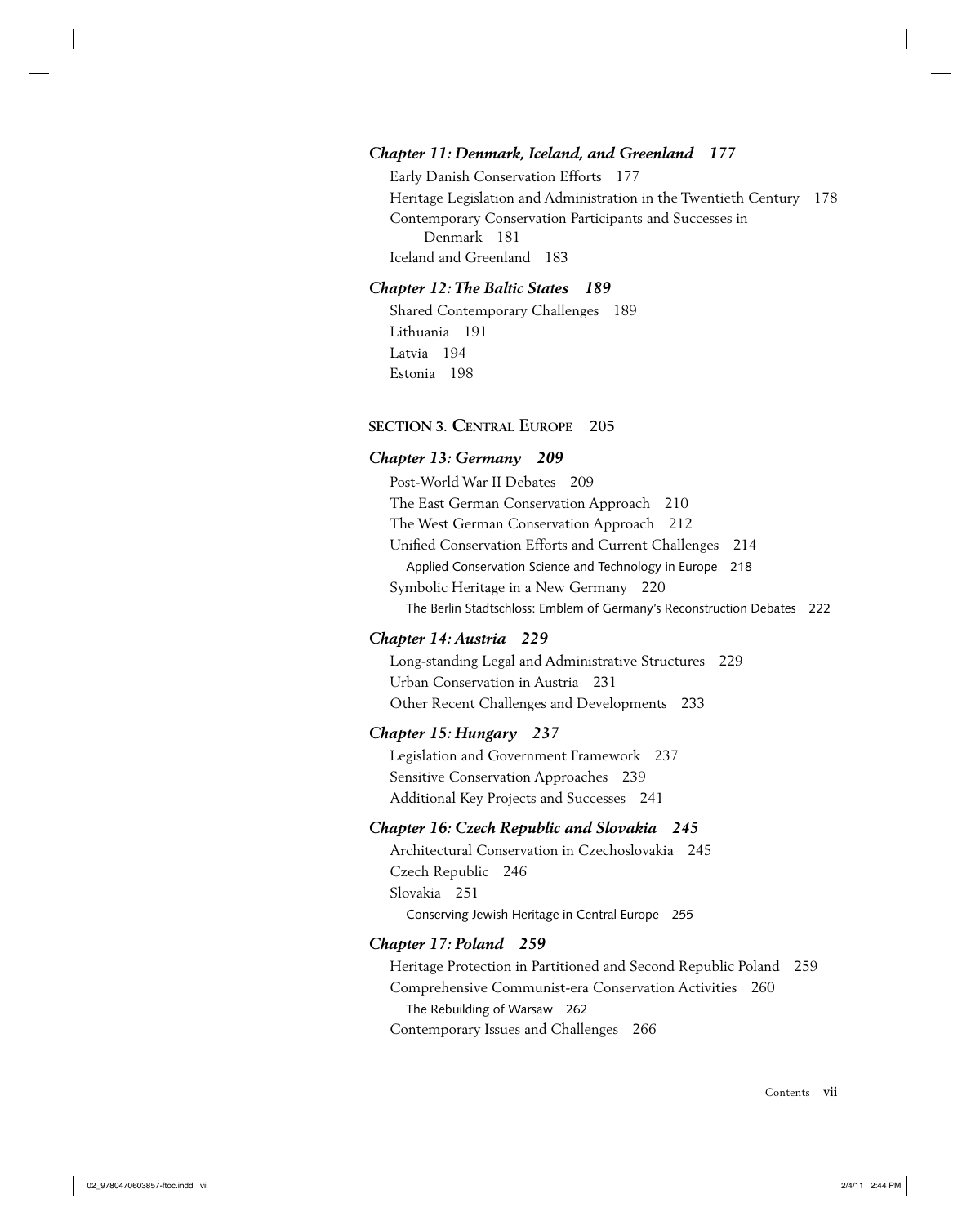#### **SECTION 4. EASTERN EUROPE AND THE CAUCASUS 269**

#### *Chapter 18: Russia 271*

Imperial and Revolutionary Conservation Efforts 271 The Fate of Heritage under Stalin and during World War II 273 Late-Soviet Policies and Institutions 275 Current Conservation Challenges in the Russian Federation 277 The Battle to Preserve Russia's Avant-Garde Architecture 280 The Stabilization of the Church of the Transfiguration at Kizhi Pogost 285 Recent Russian Conservation Successes 285 Architectural Conservation in Siberia 289

#### *Chapter 19: Ukraine, Moldova, and Belarus 297*

Ukraine 297 Moldova 300 Belarus 302

#### *Chapter 20: The Caucasus 307*

Armenia 308 Architectural Reconstruction in the Caucasus and Beyond 311 Azerbaijan 312 Georgia 313

#### **SECTION 5. SOUTHEASTERN EUROPE 319**

#### *Chapter 21: Greece 323*

The Athenian Acropolis 323 The Parthenon/Elgin Marbles Debate 326 Expanding Conservation Priorities 328 Current Conservation Framework and Challenges 331

#### *Chapter 22: Turkey 335*

Hagia Sophia 335 Conservation Frameworks and Projects in Modern Turkey 338 Turkey and Conservation of Ottoman Heritage in Southeastern Europe 341

Archaeological Site Conservation and Museums in Turkey 342 Challenges Ahead 345

#### *Chapter 23: Cyprus and Malta 349*

Architectural Conservation in a Divided Cyprus 349 Cooperative Cypriot Conservation Projects 353 Malta 355

#### *Chapter 24: The Former Yugoslavia 361*

Conservation Policies in the Former Yugoslavia 361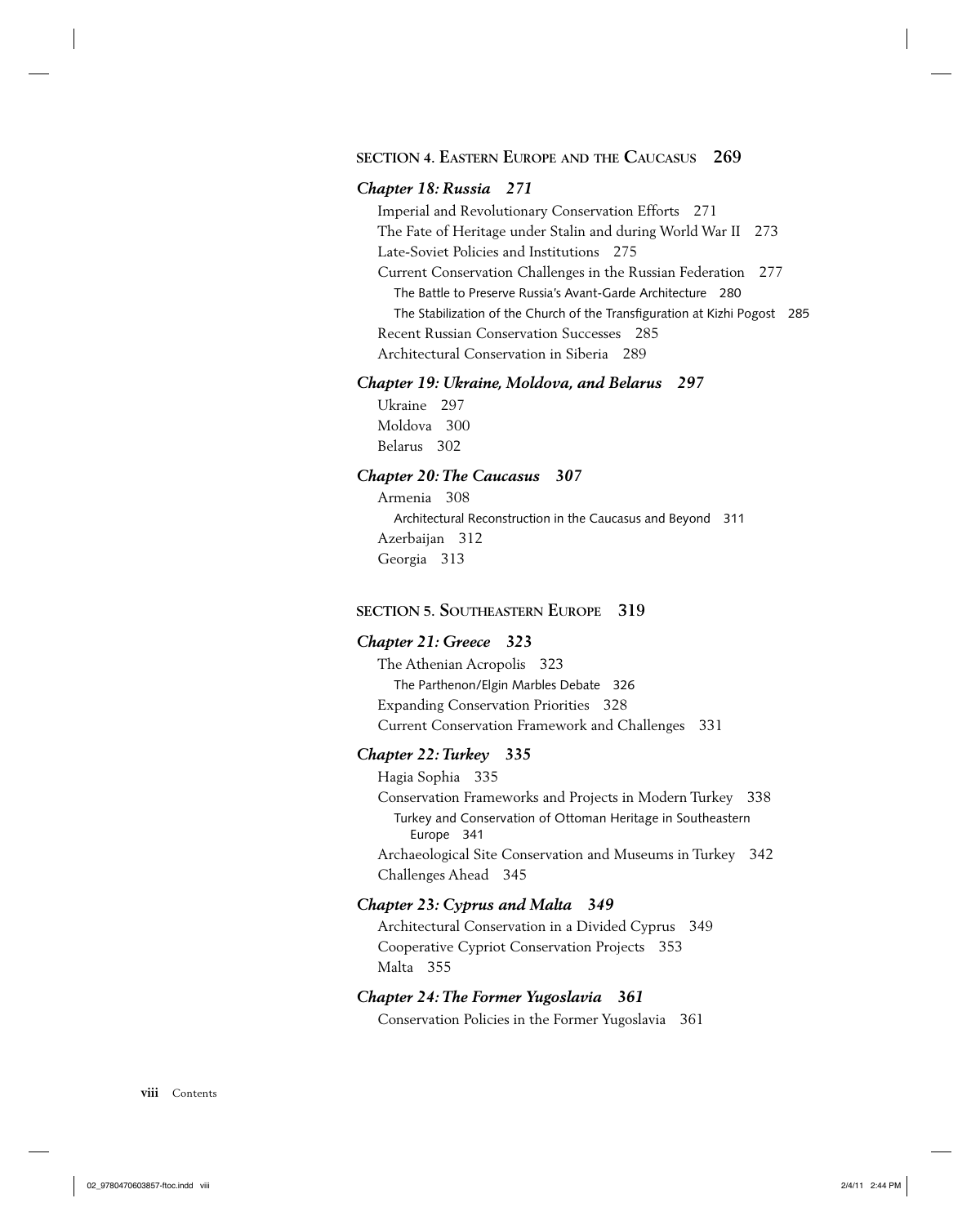Slovenia 362 Croatia 365 Bosnia and Hercegovina 369 Macedonia 372 Serbia 376 Montenegro 379 Kosovo 381

#### *Chapter 25: Albania 389*

Early Efforts and Communist-Era Accomplishments and Setbacks 389 Architectural Conservation in Albania Today 390

#### *Chapter 26: Bulgaria 395*

Late Twentieth-Century Frameworks and Challenges 395 Recent Successes and Trends 397

#### *Chapter 27: Romania 403*

Communist-Era Institutions, Key Projects, and Challenges 403 The Contemporary Conservation Scene 404 Protecting Transylvania's Saxon Heritage 406

*Conclusion to Part I 413*

#### **PART II: The Americas** 415

#### Introduction

#### **SECTION 5. NORTH AMERICA 423**

#### *Chapter 28: The United States 429*

Private Initiatives, Organizations, and Philanthropists 430 Early Federal and Municipal Government Efforts 435 Conserving Historic Engineering Structures: Bridges  *Eric DeLony* 438 Emergence of an Historic Preservation System in the 1960s 442 The National Register of Historic Places of the United States 449  *Carol D. Shull* The Economics and Standards of Historic Preservation 451 Improving and Enhancing the System 454 The Defining Role of U.S. Conservation Science and Technology 456 Preserving a Mosaic of Heritages in the United States and Its Territories 462 New Concerns in the Twenty-First Century 468 Historic Preservation and Sustainable Development

 *Donovan Rypkema* 473

Contents **ix**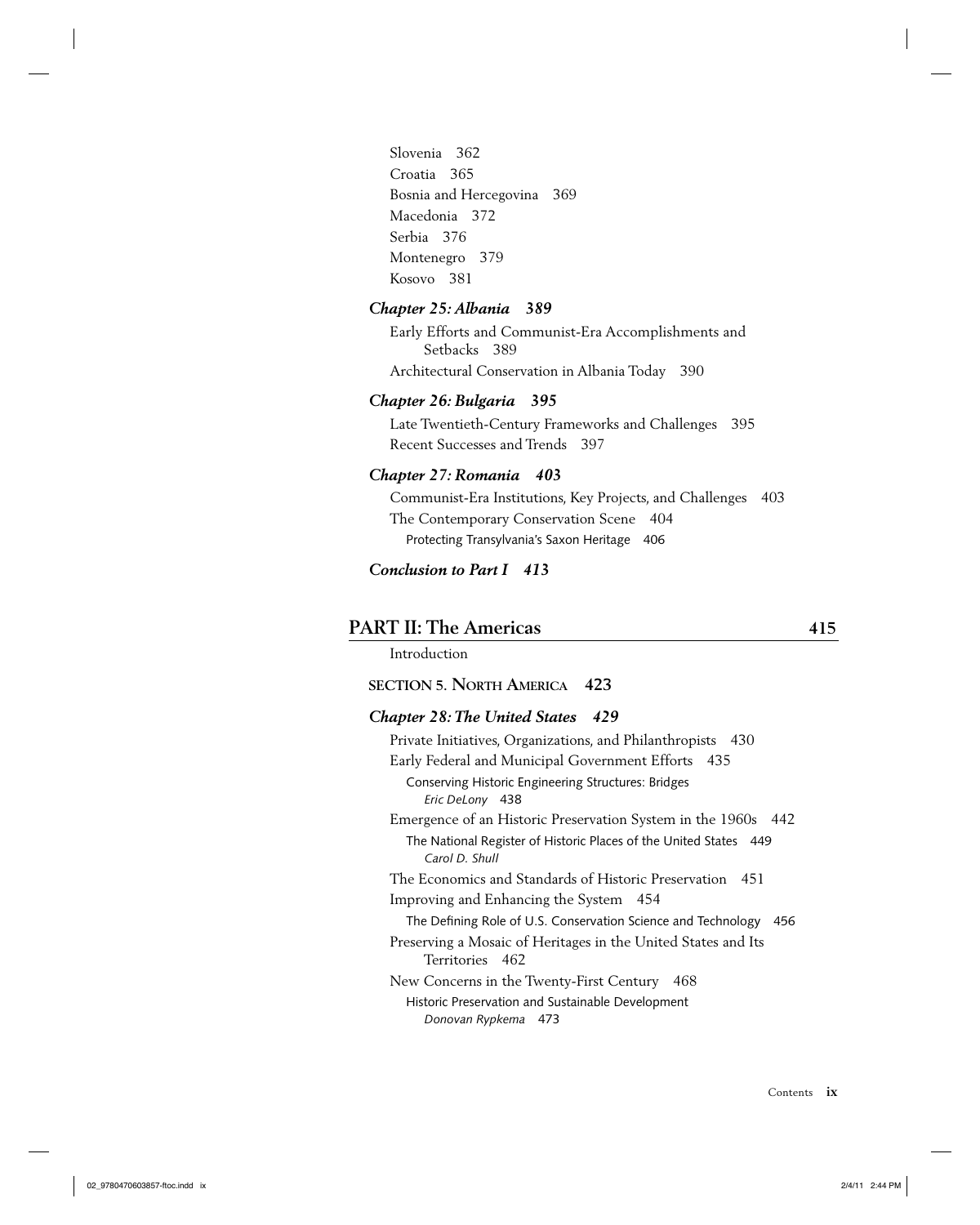#### *Chapter 29: Canada 485*

Early Conservation Efforts 485

The Massey Commission and the Historic Sites and Monuments Act 488

Institution Building in the Second Half of the 20<sup>th</sup> Century 490 The Spirit of Place as Conceived by the First Nations

 *Barbara Ross* 496

Looking Forward in Canadian Heritage Conservation 498

#### **SECTION 7. MEXICO, THE CARIBBEAN, AND CENTRAL AMERICA 505**

#### *Chapter 30: Mexico 509*

A Legacy of Government Legislation and Protection 509 Twentieth-Century Institutions and Policies 512 Collaborative Projects 516 Conserving Mexico's Churches  *John Stubbs* 519 Contemporary Conservation Issues in Mexico 522

#### *Chapter 31: The Caribbean 529*

Government Conservation Efforts and National Trusts 530 The City Historian's Office and the Conservation of Old Havana 531 Non-governmental Organizations 536 Conserving Colonial Cities, Plantations, and Fortresses 539 Conserving other Caribbean Heritage 542 Current Challenges and Prospects 545

#### *Chapter 32: Central America 551*

Belize 552 Guatemala 556 El Salvador 560 Honduras 563 Costa Rica 567 Nicaragua 569 Panama 572 Contemporary Challenges and Opportunities in Central America 576

#### **SECTION 8. SOUTH AMERICA 581**

#### *Chapter 33: The Non-Iberian Coast 585*

Guyana 586 Suriname 589 French Guiana 593

**x** Contents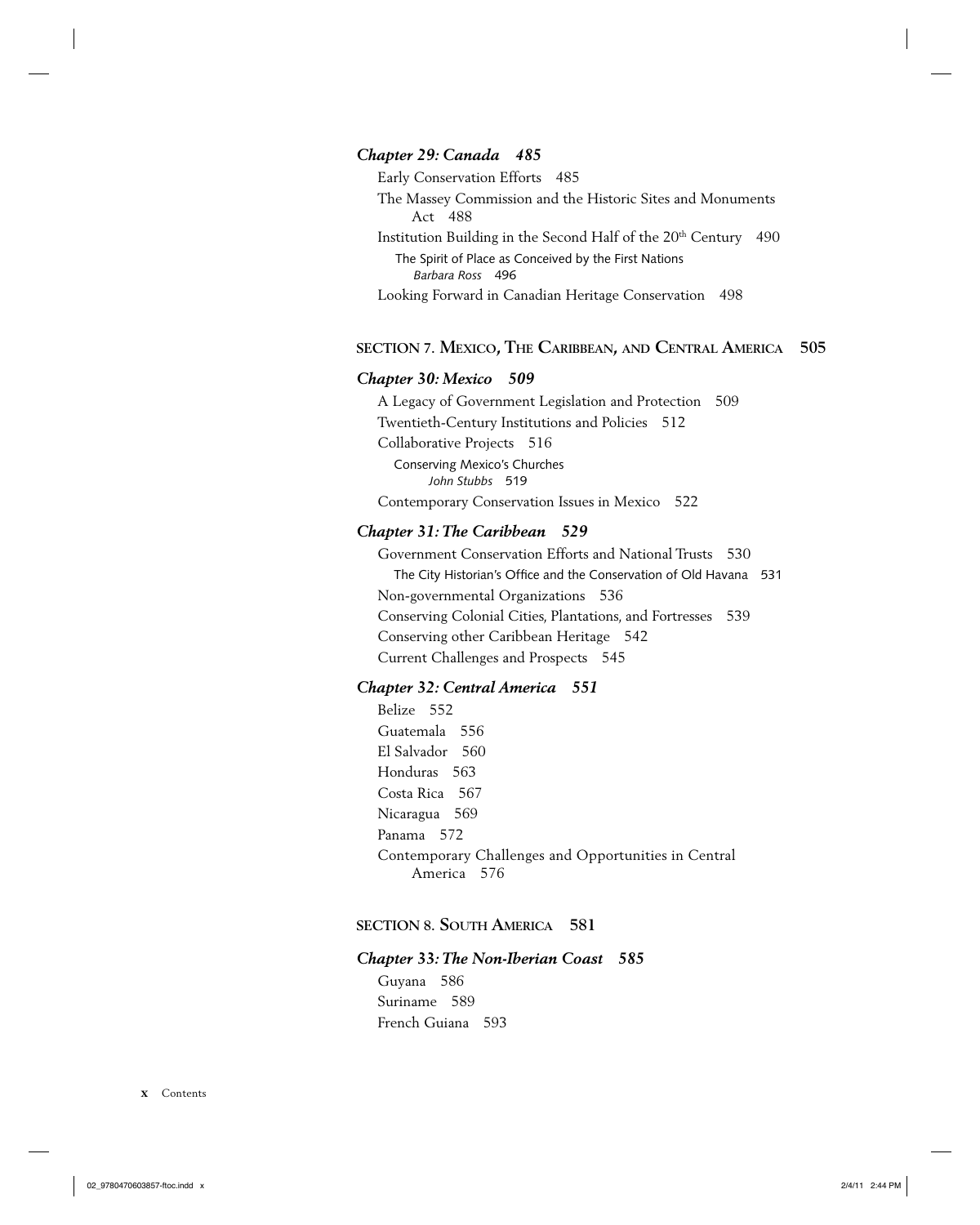#### *Chapter 34: Brazil 597*

Federal Efforts and Architectural Conservation Partners 598 Urban Conservation and Revitalization in Brazil 600 New Directions in Architectural Conservation 602 Conserving Modern Architecture in Latin America  *Theodore H. M. Prudon* 604

#### *Chapter 35: The Andean Countries 611*

Venezuela 612 Colombia 615 Ecuador 620 Public–Private Partnerships and Urban Rehabilitation in Latin America  *Eduardo Rojas* 626 Peru 627 Conserving Ancient Earthen Architecture: The Chan Chan Example 632 Bolivia 638

#### *Chapter 36: The Southern Cone 647*

Uruguay 647 Paraguay 650 Conserving South America's Guaraní Missions  *Norma Barbacci* 655 Argentina 658 Chile 663

*Conclusion to Part II 671*

#### Looking Ahead 673

*Further Reading on Architectural Conservation by Region 675*

*Photo Credits 699*

*Index 707*

Contents **xi**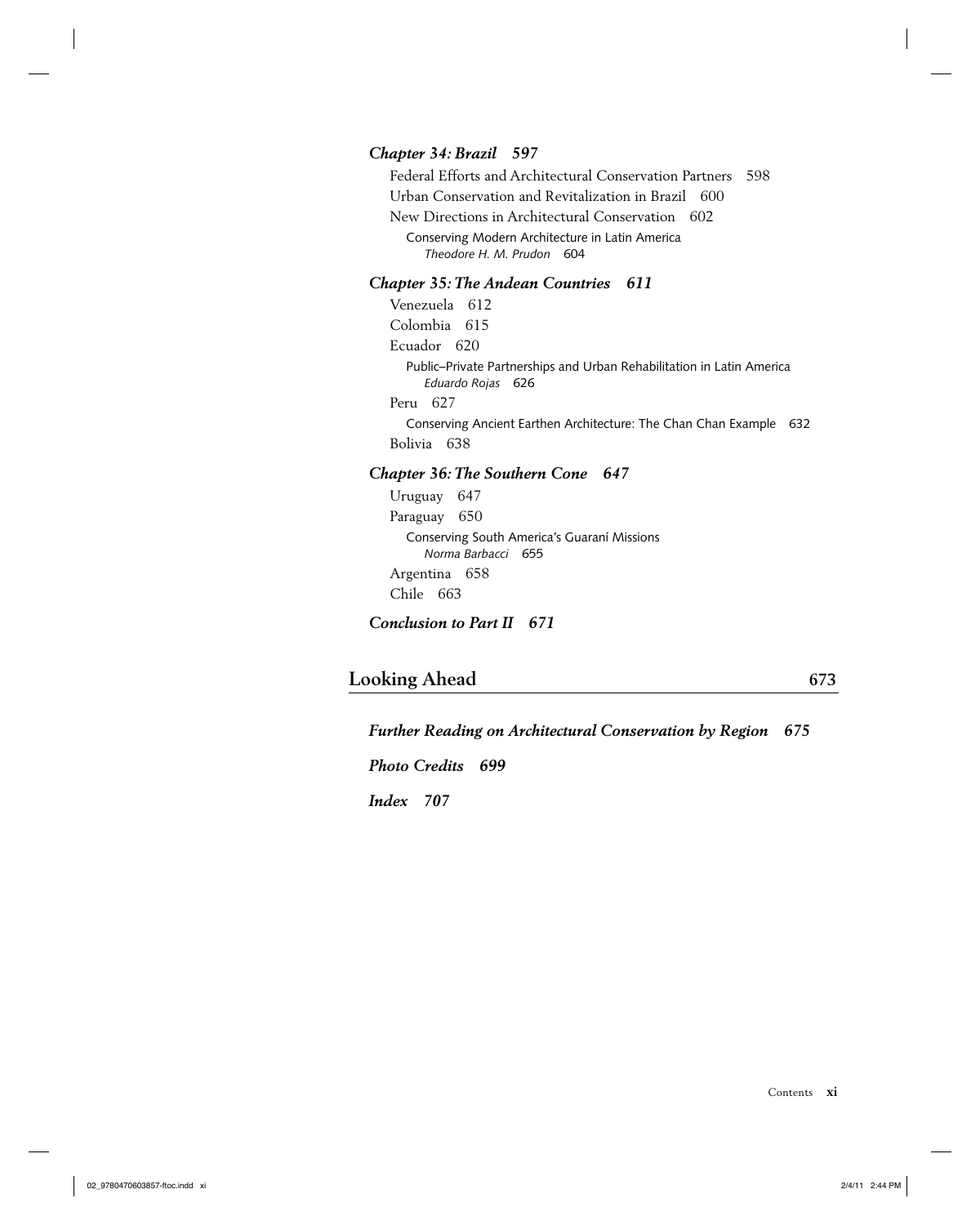$\begin{array}{c} \hline \end{array}$ 

 $\overline{\phantom{a}}$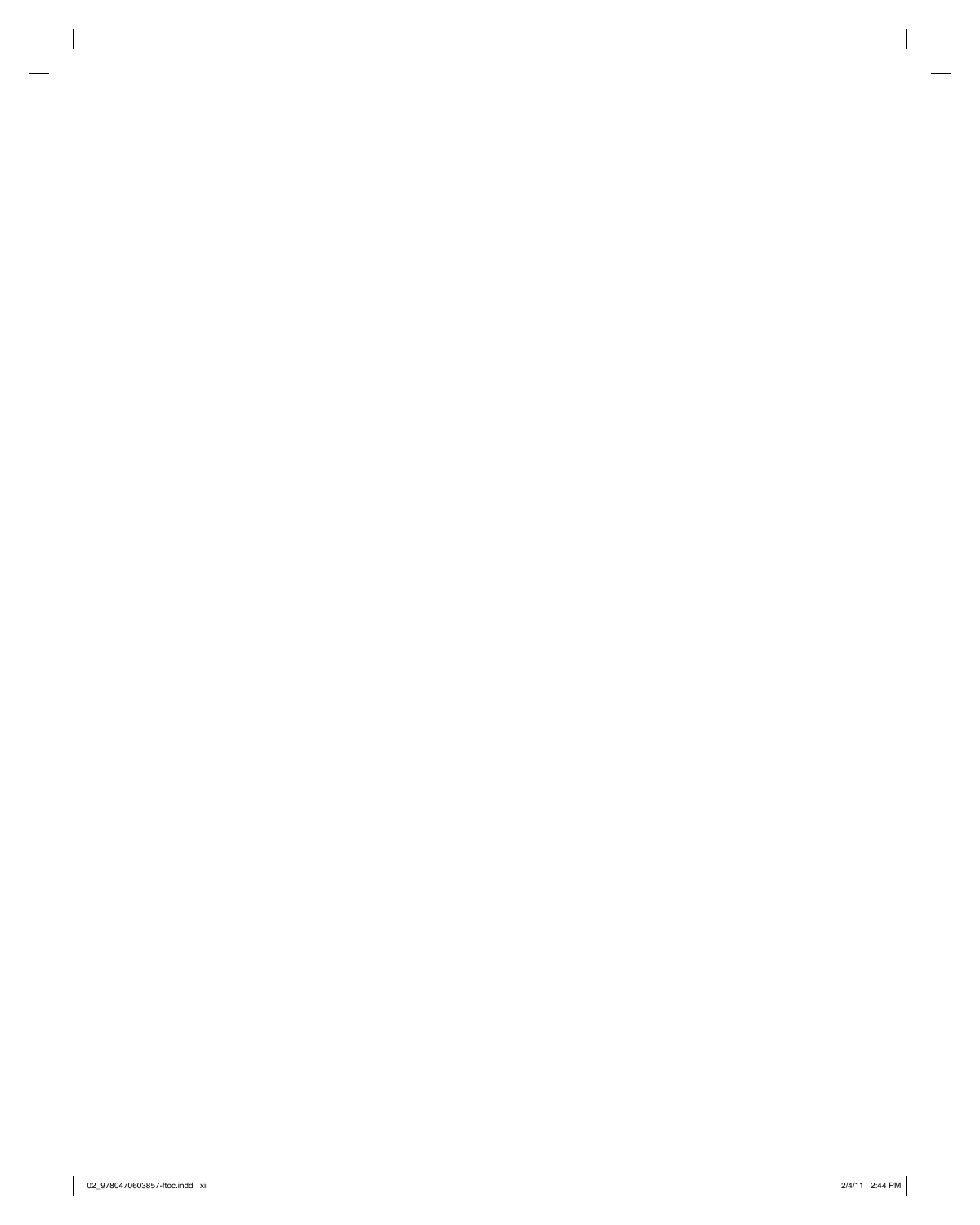## *Foreword*

In every discipline, someone must step forward to document what has been accomplished thus far and take stock of contemporary practice. While architectural conservation is neither a particularly new discipline nor is this n every discipline, someone must step forward to document what has been accomplished thus far and take stock of contemporary practice. While architectural conservation is neither a particularly new discipline nor is this book the first attempt at comprehensive and noteworthy effort to date. Its authors, John H. Stubbs and Emily G. Makaš have done an extraordinary job of assembling the stories of experiences in architectural conservation in the nearly ninety countries that comprise Europe and the Americas, presenting each in a remarkably clear, balanced, and intelligible manner.

Though much has been assembled here in an unprecedented manner, the authors are the first to admit that the scope and complexity of the topic in some places did not permit their describing every single relevant development. This would be impossible as in most countries of Western Europe alone there have been thousands of successful architectural conservation projects with scores that could be pointed out as exemplary. In an answer to this, the book's extensive endnotes and Further Reading Lists are present to support one of its main aims, which as John has described to me, is to be a convenient 'gateway' to more on most of the topics, examples and allied subjects addressed in this book.

So choices were made, and I think made wisely, in favor of a whole that provides a unique and evenly weighted overarching view while avoiding duplication and stressing the more influential accomplishments and solutions in architectural conservation practice in our time. As such, the book holds together as a remarkably readable and fascinating portrayal of the field at this juncture. It is sensibly organized, abundantly illustrated, and well-indexed. It should prove of interest to a wide audience, ranging from the curious lay person to the student, the professional, and the librarian.

I understand that the present book is the second in a series of probably three titles that will portray architectural conservation in all parts of the world. Along with its related predecessor volume, *Time Honored: A Global View of Architectural Conservation*— *Parameters, Theory and Evolution of an Ethos,* and an eventual additional title that documents the other parts of the world, the series holds great promise as a resource and reference for both teaching and reference.

The perspective of *Architectural Conservation in Europe and the Americas* is well suited for its task because its principal author John H. Stubbs is an active and accomplished practitioner in the field, trained with institutional perspectives of ICCROM's architectural conservation course and Columbia University's prestigious graduate program in historic prservation that he attended and where he has taught for many years. Dr. Emily G. Makaš, professor of architectural and urban history at University of North Carolina at Charlotte and an expert on cultural heritage conservation in southeastern Europe, serves as an excellent complement to Stubbs here as his coauthor. Adding to their erudition are the voices of several collaborators who have contributed signed specialty essays throughout the book. Many of these participants are distinguished figures in the field today.

As one who has mainly served the field in administrative capacities in several roles at UNESCO, including as Director of the World Heritage Center, and currently as Director General of ICCROM, I am particularly pleased to see that the authors have fairly represented the crucial roles of these institutions and others, such as ICOMOS,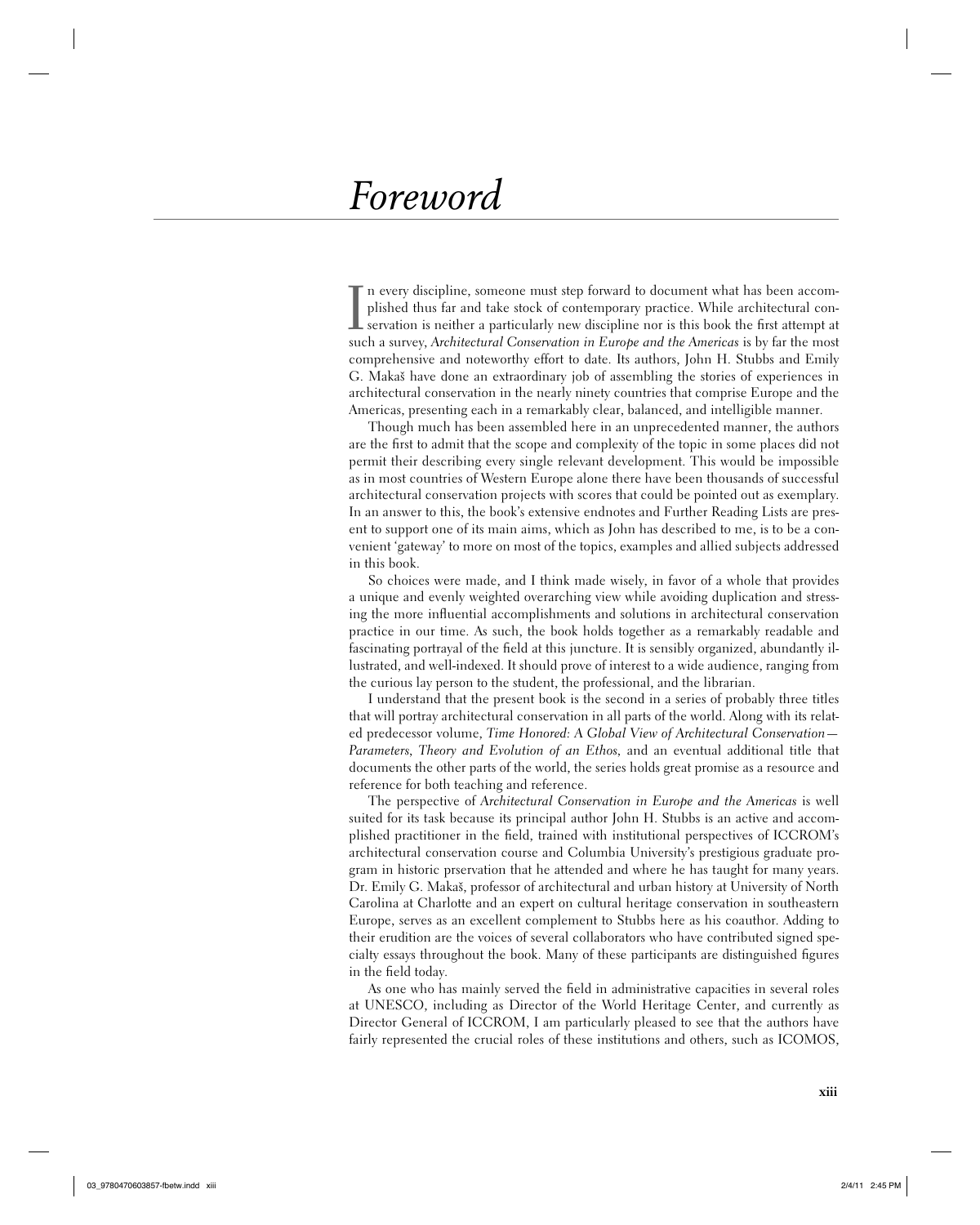as among the key influences in architectural heritage conservation over the past half century. Indeed the educational aims of these institutions are well reflected in the present book. In their broad view of the subject where the authors discuss not just what has happened but also why Stubbs and Makaš have gone beyond describing what any of the above-mentioned institutions, and even his own—the World Monuments Fund could, due to the limitations of their purviews.

I first met John Stubbs in relation to his extensive work at Angkor in Cambodia on behalf of the World Monuments Fund. His being at the center of most of WMF's many impressive initiatives for over two decades has given him a rare, if not unique, experience. WMF's leadership among international private not-for-profit organizations in advocating for architectural conservation and engaging the private sector in supporting architectural conservation is unparalleled. Bringing a production-oriented approach to WMF from work in the corporate world of architectural practice in New York City, it is his practical field experience that makes the observations of this book so special. Indeed, it is satisfying to see here how the system of the public and private, and the for-profit and not for profit sectors, have all found niches in architectural conservation practice that add to it being the robust and truly global concern that it is today. The solutions to conservation problems today that are cited in this book are both sensible and useful, and the prognosis for the future it suggests are particularly strong.

From reading this book I find it both amazing and reassuring to see how far the field has progressed, especially in the past few decades. As a result, it is a pleasure to introduce this new volume that I feel confident will be an especially useful new contribution to the field of cultural heritage management both now and for years to come.

> Mounir Bouchenaki Director General, International Centre for the Study of the Preservation and Restoration of Cultural Property (ICCROM)

**xiv** Foreword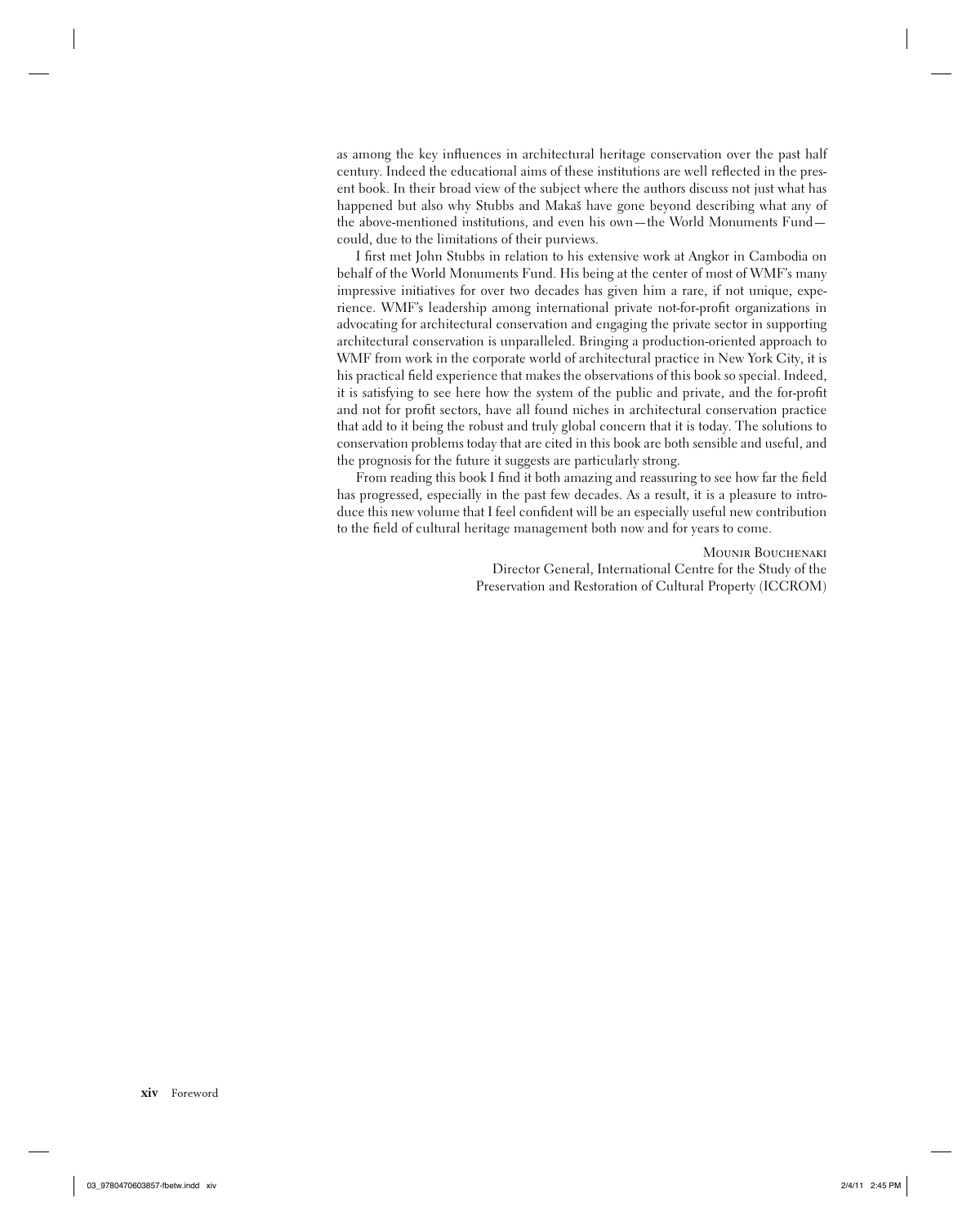## *Preface*

rchitectural Conservation in Europe and the Americas; National Experiences and *Practice* explores the background and current status of the widespread efforts undertaken to ensure the survival of the rich architectural legacy of Europe, North and South America. This book addresses the sizable challenge of documenting these experiences by charting the history of the profession and its allied activities in these three continents from the early twentieth-century forward, with a special emphasis on key projects, participants, successes, and challenges of the past two decades. *Architectural Conservation in Europe and the Americas* offers a balanced view of architectural heritage conservation in the light of relevant cultural contexts and approaches to heritage protection involving all cultures on these three vast continents.

Organized architectural conservation—namely rationalized documentation, restoration, and preservation of historic architecture—has its origins in the Italian Renaissance, which by the mid-eighteenth century had radiated outward to France, England, Germany and Scandinavia and resonated elsewhere soon afterwards.<sup>1</sup> From the early nineteenth century, this thread of progressive extension gave way to an increasing number of simultaneous realizations and adoptions of cultural heritage conservation practice elsewhere in Europe, the Americas, and around the world. Since the last decades of the twentieth-century architectural conservation has been so pervasive that it is on the civic agenda of practically all countries of the world and global experiences have for several years now fed back and informed the Western European and American countries that so established the discipline. Today, the cross-fertilization of ideas in cultural resources management on a world-wide basis is commonplace.

Discussing developments in both Europe and the Americas together in this book is partly a practical matter: the authors and publisher want to produce this global series in as few volumes as possible, assuming that an additional book addressing Asia, Africa, Oceania, and the Polar Regions will follow. More importantly, the discussion of Europe and the Americas together respects certain historical and geopolitical realities. Of the various continents of the world, the histories and cultures of Europe and the Americas have been linked since the Age of Exploration in the early sixteenth century. With the spread of culture, including languages and religion, from one continent to the others, came the transmission of art, architectural and urban traditions between the Old and New Worlds. Heritage conservation practice has been a part of this intercontinental transfer and transmutation.

Today, professionals in both Europe and the Americas are faced by many of the same challenges and use many of the same tools and techniques on behalf of architectural heritage. On both sides of the Atlantic, the scope of cultural heritage protection has expanded to include intangible heritage as well as surviving artifacts, access to sites has been radically improved, developments in instant global communications have facilitated information sharing, including Web-based electronic aids to site interpretation, and documentation strategies and storage systems have improved tremendously. As a result, architectural conservation protection today in Europe and the Americas relies heavily on an electronic and institutional network and there has been significant movement towards institutionalized pan-European, and to a lesser extent, pan-American heritage protection programs and forums. The principal interests of the field in both Europe and the Americas have also evolved in recent years to noticeably include concerns for energy conservation—both in building anew and rehabilitating "green," as well as on sustainable heritage conservation in general. British architect and planner Dennis Rodwell has rightly called these two themes "the defining issues of our time."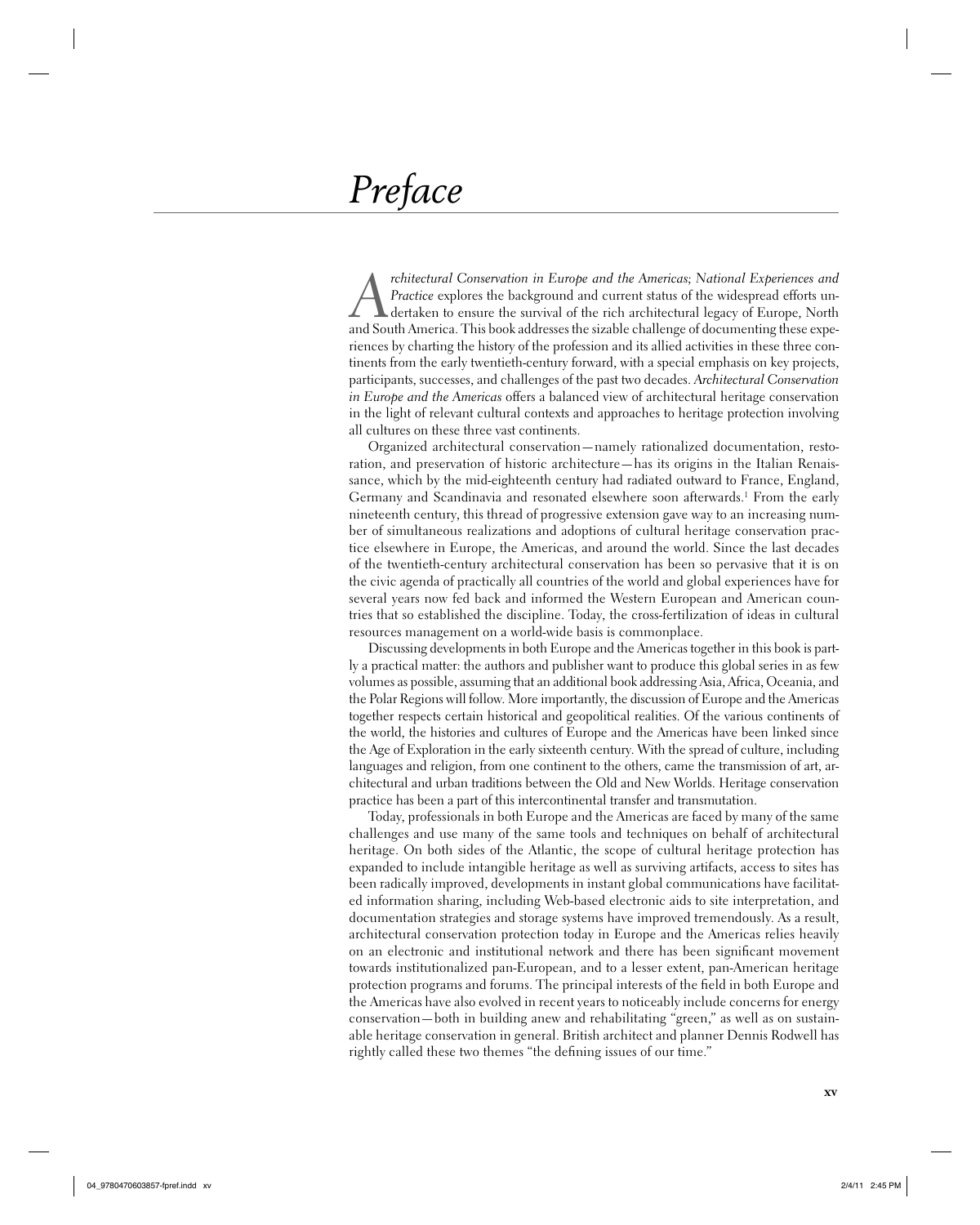#### **Being Modern: The Currency of Conservation** *Frank Matero*

If there ever was a moment when heritage conservation had something to contribute to the current malaise of social and political strife, economic recession, and environmental destruction, it is now. On the surface conservation is concerned with the protection of historic and artistic works from loss and damage so they can continue to inspire, to admonish (from the Latin, *monere,* the root for monument) or simply to provide the same or different uses in the present. We advocate for conservation because objects and places hold important information, associations, and meaning; because they embody social and cultural memory which, if lost, would make the world less understandable.

Consider recent world events: the destruction of the Bamayan buddhas, the Mostar bridge, even the World Trade Towers-all potent cultural symbols whose targeted loss says more about the power and significance of these places than their existence ever did. Consider the current dilemma of if and how to rebuild the vernacular neighborhoods of New Orleans or the Haitian capital of Port au Prince in the aftermath of the 2010 earthquake, or the huge debate over the destruction of 2 Columbus Circle for the Museum of Design in New York City; a debate which has caused a serious reconsideration of how we view and define post war modernism and how we will pass on that legacy. All these examples engage in the phenomenon of loss or retention of cultural heritage and its implications.

For the general public, heritage conservation is fundamentally about the past. Long standing attitudes hold that true progress is about the new and the only real creativity is that which produces something novel. That which is existing or old is far from the new and therefore not part of real progress or progressive solutions. Of course this is untrue. Conservation is both creative and modern. In today's climate it is in fact subversive in its interest in mending the flawed rather than in discarding and starting anew. As Elizabeth Spelman has aptly observed, the capacity of professionals to repair things can scarcely be valued in any society whose economy is based on the production of and the desire for the new. Repair is at odds with the imperative of a capitalist society.2

To bring together the past and present by thinking and acting in ways different from the original processes that create new works, and to forge a new approach that is sensitive to all contexts are the very goals of conservation. As an act of intervention conservation seeks to mediate and in that mediation it is creative. Conservation possesses a uniquely integrated set of knowledge and skills drawn from the sciences and the humanities and based on a values driven model.<sup>3</sup> Its concerns and methods of analysis, intervention, and especially prevention are part of the definition of *sustainability* and it has much to offer all professionals and the public in the ascendancy of that concept. While conservation has matured in response to larger social and environmental concerns, it has far to go in most countries to deeply influence local and global development.

Since the 1970s sustainability has evolved as a significant mode of thought in nearly every field of human intellectual activity. With its origins in the nature conservation movement in the early twentieth century, sustainability and sustainable development are about finding ways to design, plan, and manage that allow essential or desirable resources to be renewed faster than they are destroyed. In design and the building industry, sustainability has become synonymous with "green architecture" or new buildings designed with healthy work environments, energy conserving systems, and environmentally sensitive materials. Only recently, heritage conservation has been recognized as a concept compatible with the objectives of sustainability, emerging as a critical component of international development strategies now being advocated by some local and international government and non-government agencies.

Unlike the case for natural resources, sustainability for the built environment differs in that historic resources cannot be physically regenerated, only retained, modified, or lost.<sup>4</sup> Instead sustainability in this context means ensuring the continuing contribution heritage can make to the present through the thoughtful management of change responsive to the historic environment. Sustainability emphasizes the need for a long-term view. If conservation is to develop as a viable strategy for redevelopment, the larger economic and social dimensions need to be addressed, while at the local level, community involvement is central to sustaining conservation initiatives. In this case, sustainability means an investment in conserving human knowledge as much as historic buildings. Reconciling conservation and development is a prerequisite for achieving improvements in the quality of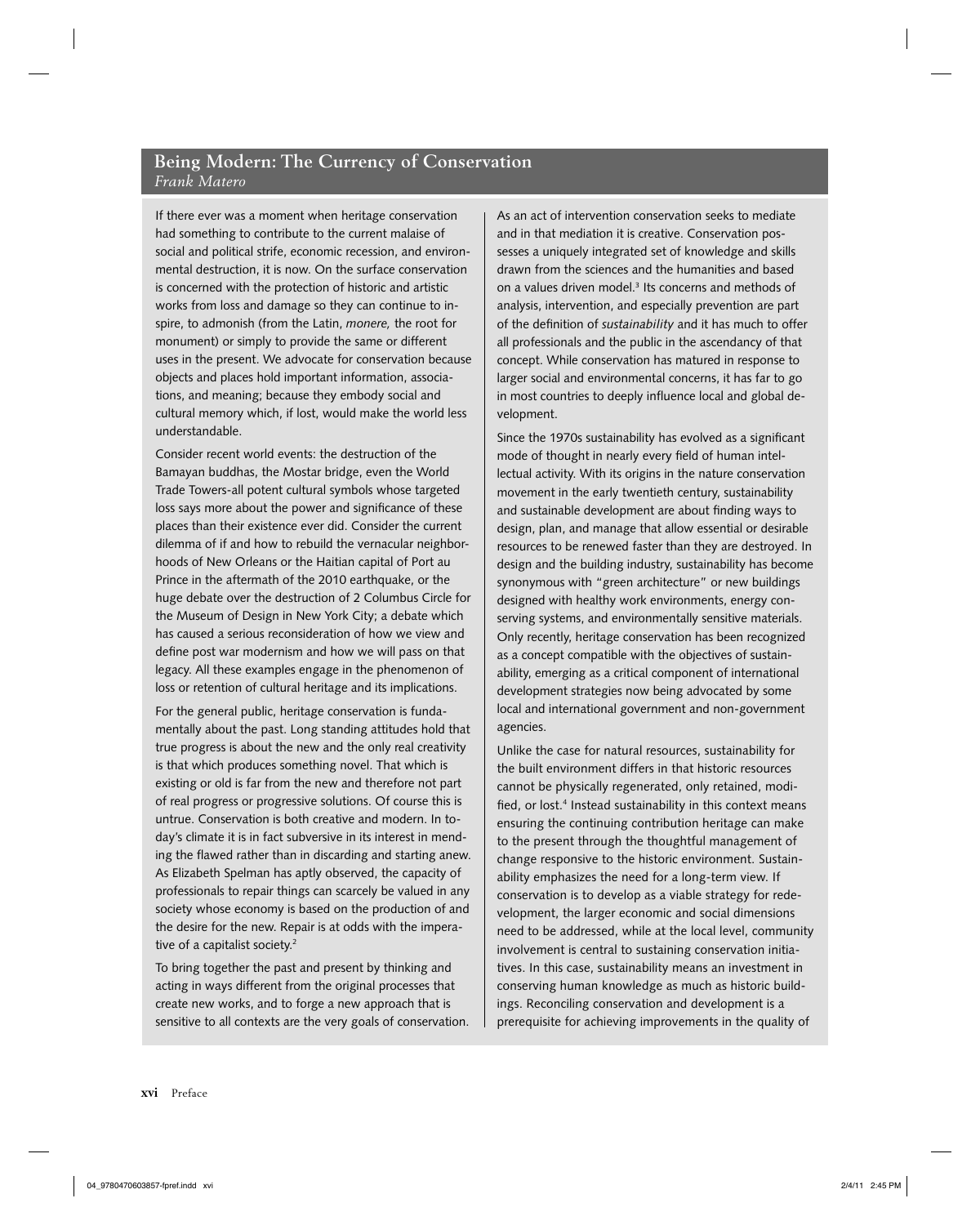life in environmentally and culturally sensitive places. By shifting the focus on perception and valuation, conservation becomes a dynamic process involving public participation, dialogue, and consensus, and ultimately better stewardship. It calls for the retention and reinforcement (if necessary) of healthy existing social, cultural, and economic functions and the introduction of new uses as necessary in order to generate income for the local community. It requires the improvement of services and public open spaces, community–supported rehabilitation of historic housing and open spaces, employment opportunities, and promotion of local knowledge and craft.

If sustainability ultimately means learning to think and act in terms of interrelated systems, then heritage with its unique values and experiences must be contextualized and integrated with the new. In the transformation of our physical environment, what relationships should exist between change and continuity, between the old and the new? Are modernity and tradition truly oppositional? Only when history is rightly viewed as a part of that continuous change, can we speak of an integrated and sustainable built environment and conservation as an appropriate modern response to this current dilemma.

While Europe and the Americas share affluence, beliefs and social ambitions as well as legal bases for commonalities of approaches toward heritage protection, there are certainly significant differences in the histories, developments and current issues among the countries of these continents. Many of the developing countries of Eastern Europe, South America and the Caribbean have not had the same access to financial resources, training and information about conservation as those of North America and Western and Northern Europe. In some cases the varying foci of conservation practices among the Old and New World have also been theoretical. These differences stem back to the making of the Venice Charter of 1964, approved only tacitly by delegates from the United States and the United Kingdom because of a perceived continental European bias towards monuments that did not take fully into account some of the less monumental heritage found in all countries, or the vernacular and most indigenous heritage of the New World.1 Since that time, the heritage protection efforts of the younger countries of the United States and Canada (and Australia) have led the quest for more representative strategies for their countries. The result is that the heritage protection management systems of North America and Europe, when viewed as a combined experience and capacity, cover most all the issues and are by any measure impressive in their robustness and influence.

Many European and American countries have shared ideas about architectural conservation through frequent assistance to the rest of the world. From exemplary projects at Abu Simbel and Nubia, Egypt in the 1960s to Borobudur, Indonesia in the 1970s to Angkor Wat in Cambodia since the 1990s—major sites of world architectural signifi cance have been preserved with the assistance of European and American-based institutions. Through these projects training opportunities and information about best contemporary conservation practices have been disseminated globally. As such, the leading architectural conservation organizations, training institutions, several governments, and various practitioners in Europe and the Americas have played a central role in the internationalization of heritage conservation practice so successfully in the past half century that today the whole world is engaged in the activity. Though some imbalances in organized heritage protection exist between Europe and the Americas and the rest of the world—and some imbalances exist within the continents of Europe and the Americas themselves—these gaps have been closing with each passing year. Certain economic and technical advantages in some developing countries have even distinguished conservation efforts in those places. Especially in recent decades, Australia, New Zealand, India and Japan have emerged as leaders in Asia and the Pacific while

Preface **xvii**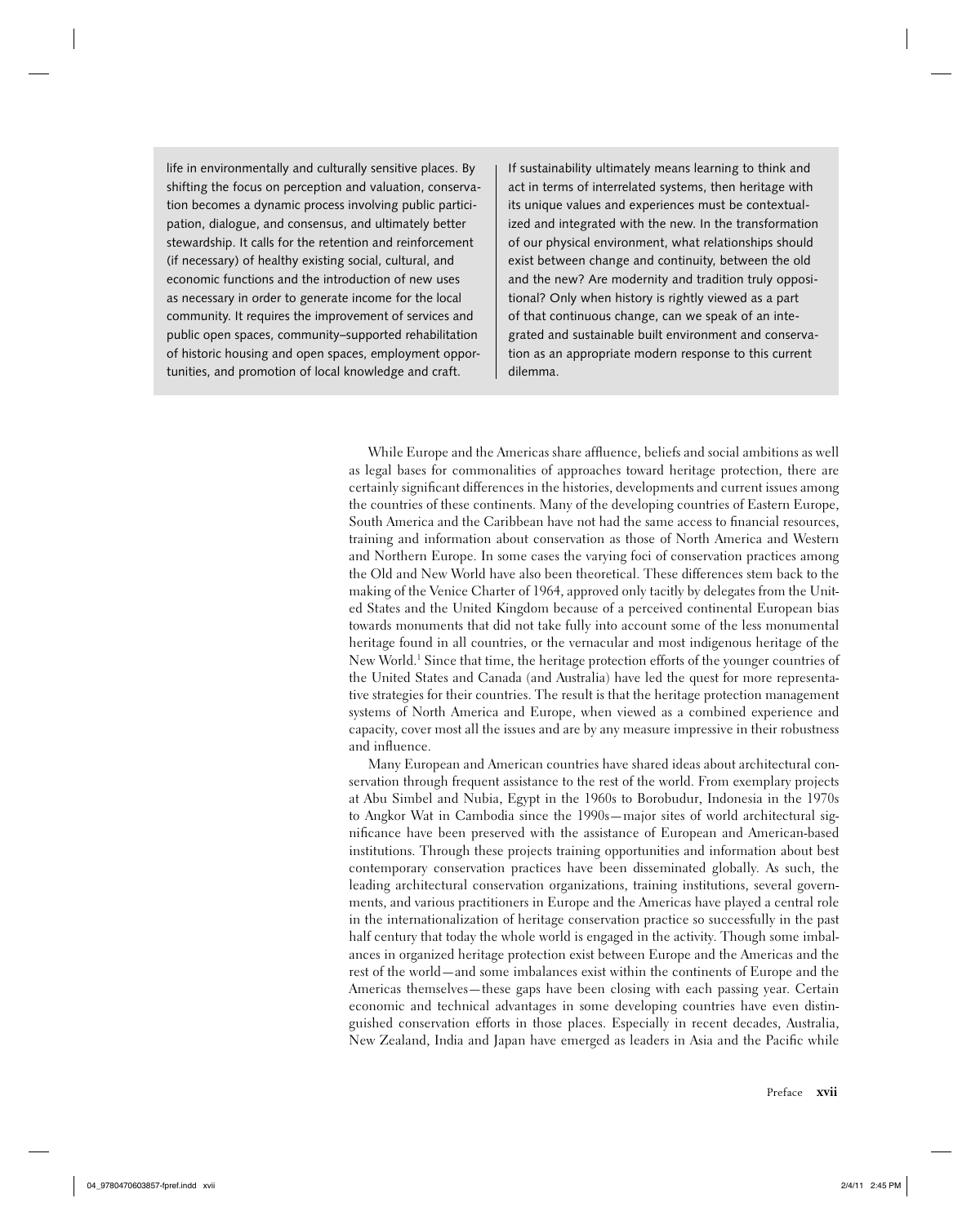impressive progress has also been witnessed in China, South Africa, Jordan and other countries in Western Asia.

There are certainly challenges to presenting Europe and the Americas together and separated from the rest of the world as is done here. This organization makes cross referencing more difficult, especially regarding the activities of European and American governmental and non-governmental organizations abroad as well as of those charters and ideas generated in the rest of the world that have since had an impact on European and American conservation practice and vice versa.

*Architectural Conservation in Europe and the Americas* is organized as a series of country profiles examining key issues, participants, sites and developments in the architectural conservation practices in the subject countries. The books two parts focus first on Europe and then on the Americas, and within these parts the discussion is divided into sections that group countries together by region based on geographical, historical, cultural, and linguistic ties. Part I includes five sections: Western Europe, Northern Europe, Central Europe, Eastern Europe and the Caucasus, and Southeastern Europe. Part II includes three sections that focus on North America, then on Mexico, the Caribbean and Central America, and finally on South America.

This current book is preceded by, but is not necessarily dependent on, a forerunner volume by John H. Stubbs, *Time Honored: A Global View of Architectural Conservation* (Wiley, 2009). That earlier book endeavored to more generally portray contemporary practice in architectural conservation, including its rationale, structure, early history, principles and practices, and likely future directions. *Time Honored* introduced many of the themes, terms, legal instruments, and the whats, whys, whos, and hows of architectural conservation that are explored in focused country-specific and specialty essays in *Architectural Conservation in Europe and the Americas.* Though both books are designed to be read independently of one another, readers seeking the broader picture and contextual framework for the portrayals of contemporary practice discussed herein will find *Time Honored* a useful companion. Two of four Appendices within *Time Honored*, a glossary of the field's nomenclature and lists of international resources, should prove especially helpful in relation to this book. The larger research initiative encompassing this book, its predecessor, and its probable successor is described on a companion website found at http://conservebuiltworld.com.

*Architectural Conservation in Europe and the Americas* provides the detailed country by country examination of the movement necessary to speak globally and generally about the field. It can be read in its entirety, offering a comprehensive scope to those seeking a comparative understanding of architectural conservation or a broad overview of global practices rich with specifi c examples. It can also be used as a reference, so that those seeking information about developments in a certain country or region may quickly access a thorough overview of that information with directions for further reading and online resources for additional research. Importantly, this book can also be studied as a source of solutions for effective architectural heritage management.

This book's content represents the views of its authors as researchers and practitioners in the field of heritage conservation, and does not necessarily reflect the positions and opinions of the organizations with which they are affiliated. As such the authors are responsible for its content.

This book is not the only recent publication to take an international view of architectural conservation, but the emphasis, scope, and contemporary nature of *Architectural Conservation in Europe and the Americas* varies from the other most significant of these studies and compendia. For example, in the 1980s James Marston Fitch's *Historic Preservation: Curatorial Management of the Built World* took a thematically broad and global view of the field's key facets, and under the auspices of US ICO-MOS, Robert Stipe edited a series of bound reports on *Historic Preservation in Foreign Countries* that offered detailed profiles of developments in several European countries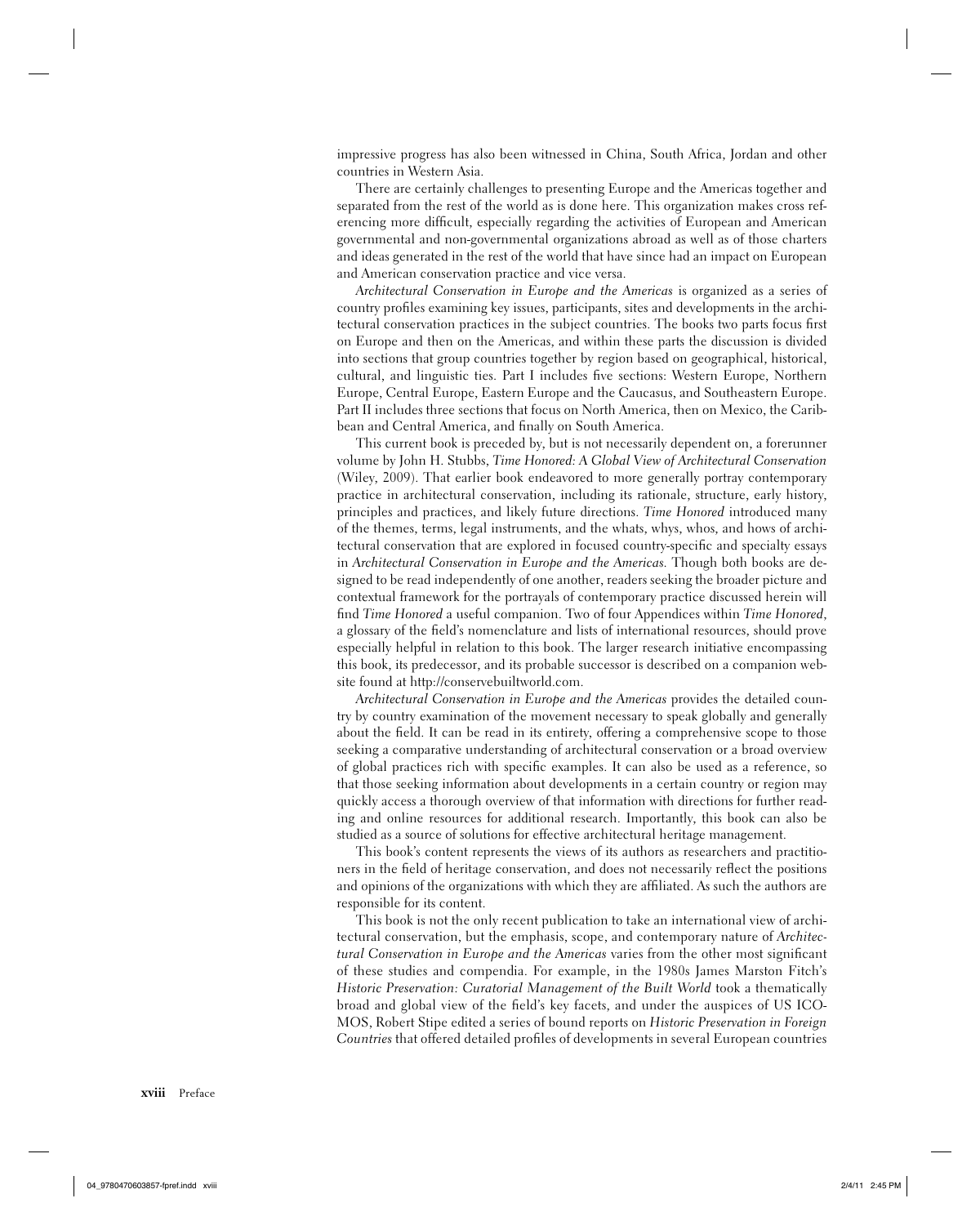during the period before 1990.<sup>6</sup> Much has happened since these seminal studies were undertaken, however. More recently Giorgio Croci's *The Conservation and Structural Restoration of Architectural Heritage* and Bernard Feilden's *Conservation of Historic Buildings* primarily address technique and materials science. Jukka Jokilehto's *History of Architectural Conservation* provides a foundational portrayal of the history of the field and the contributions of key individuals primarily in Europe up until World War II.7 *Architectural Conservation in Europe and the Americas* addresses these topics and others often in less detail, but contextualizes them within contemporary practice as well as broadens the geographic scope to include developments in every country in these three continents.

The impressive 11-volume thematically-organized compendium *Trattato di Restauro Architettonico* (Treatise on Architectural Restoration), coordinated and directed by Giovanni Carbonara over the course of the past decade and a half, is comprehensive in its scope and includes writings by different experts.8 Particularly in volume nine, which discusses international practice in various countries and regions, its approach seems similar to *Architectural Conservation in Europe and the Americas,* though its compendium-like structure, its overall length and publication in Italian make it less accessible to many practitioners and students in the field today.

Country profiles focused on legislative and administrative frameworks, a component of *Architectural Conservation in Europe and the Americas*, have also previously been published by others as well as made available online. For the Council of Europe, Robert Pickard has brought together national experts to contribute to a number of edited books dedicated to this theme, beginning with *Policy and Law in Heritage Conservation* and the two-volume *European Cultural Heritage,* which examine representative countries from throughout Europe; these were followed in 2008 by three additional books focused specifically on Southeastern Europe.<sup>9</sup> The Council of Europe is also the sponsor of two online efforts to compile similar country profiles, including the European Heritage Network website, which focuses specifically on heritage management policies, and the Compendium of Cultural Policies in Europe, which discusses heritage protection in light of pan-European ambitions and broader cultural policies.<sup>10</sup> Both of these sites aim to comprehensively cover all of Europe (the former includes thirty country profiles and the latter forty-one to date) and are periodically updated.

Most of these publications and websites are focused on Europe, while similar comprehensive studies for the rest of the world, including the Americas are rare. UNESCO's World Heritage Center website compiles information about World Heritage Sites globally, and ICOMOS' series of *Heritage at Risk* publications highlights key threats in countries throughout the world on the basis of voluntary submissions.11 Similarly, the website of the World Monuments Fund, particularly its component which profiles sites placed on its Watch® list of endangered sites since 1995, yields a wealth of information on threats to architectural heritage sites worldwide and solutions applied. However, none of these globally oriented sources managed by international organizations claims to be comprehensive in their presentation of the countries in which their projects are located.

Each of the aforementioned publications and institutional efforts has served as a valuable resource during the preparation of *Architectural Conservation in Europe and the Americas.* If the present book places these and other efforts to in a clearer context, it will have served its purpose.

#### **ENDNOTES**

 1. For the history of architectural conservation in general and the origins of national practices in Italy, France, England and the German States through the early twentiety century, see: John H. Stubbs, *Time Honored: A Global View of Architectural Conservation* (Wiley & Sons: Hoboken, 2009), 183–226.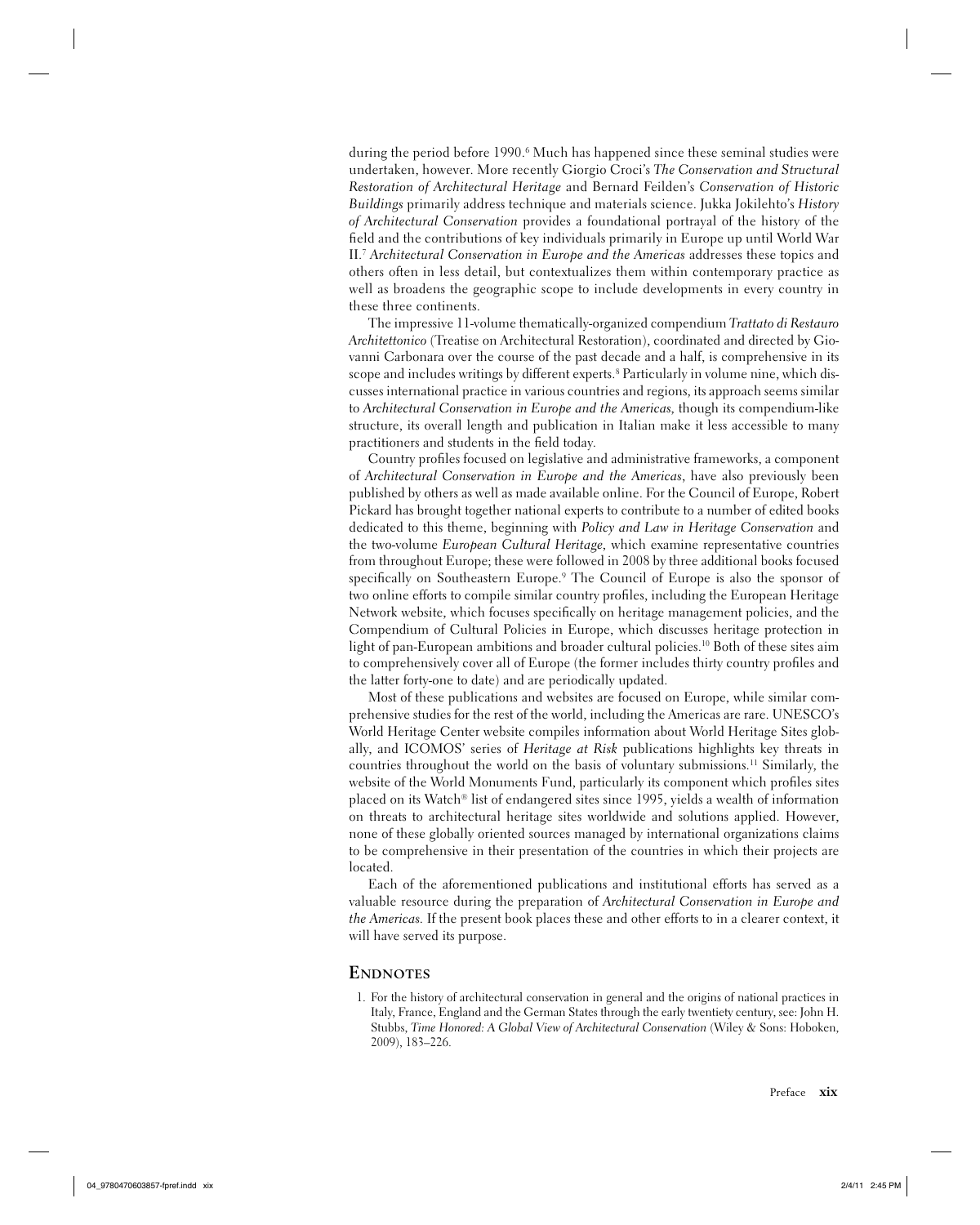- 2. Spelman, Elizabeth V. *Repair: The Impulse to Restore in a Fragile World.* Boston, MA: Beacon Press, 2002.
- 3. Avrami, Erica, Randall Mason, and Marta de la Torre. *Values and Heritage Conservation.* Los Angeles: The Getty Conservation Institute, 2000.
- 4. Fairclough, Graham. *Cultural Landscape, Sustainability, and Living with Change? Managing Change: Sustainable Approaches to the Conservation of the Built Environment.* J. M. Teutonico and F. Matero, eds. Los Angeles: The Getty Conservation Institute, 2003, pp. 23–46.
- 5. According to the late British conservation architect Bernard M, Feilden, the delegates from Great Britain and the United States at the IInd International Congress of Architects and Technicians of Historic Monuments which met in Venice from May 25 to 31, 1964, dissented in their strong support for the Venice Charter on the basis of the limited types of architectural heritage that it addressed. Source: In review of the manuscript of the present book with Bernard Feilden at the Old Barn, Norwich, England, November 3, 2006.
- 6. James Marston Fitch, *Historic Preservation: Curatorial Management of the Built World* (New York: McGraw Hill, 1982); and Robert Stipe, *Historic Preservation in Other Countries,* vol. 1-5 (Washington, DC: US/ICOMOS, 1982-1990).
- 7. Giorgio Croci, *The Conservation and Structural Restoration of Architectural Heritage*, (Southampton: Computational Mechanics Publications, 1998); Bernard M. Feilden, *Conservation of Historic Buildings* (Oxford: Butterworth Heinemann, 2003); and Jukka Jokilehto, *A History of Architectural Conservation* (Oxford: Butterworth Heinemann, 1999).
- 8. Giovanni Carbonara (compiler), *Trattato di Restauro Architettonico*, vols. 1-11 (Torino: UTET, 1996-2008).
- 9. Robert Pickard, ed. *Policy and Law in Heritage Conservation* (London: Spon Press, 2000), *European Cultural Heritage Volume 1: Intergovernmental Cooperation: Collected Texts* (Strasbourg: Council of Europe Publishing, 2002), *European Cultural Heritage Volume 2: A Review of Policies and Practices* (Strasbourg: Council of Europe Publishing, 2002), *Analysis and Reform of Cultural Heritage Policies in Southeast Europe* (Strasbourg: Council of Europe, 2008), *Integrated Management Tools in the Heritage of South-East Europe* (Strasburg: Council of Europe, 2008), *Sustainable Development Strategies in South-East Europe* (Strasburg: Council of Europe, 2008).
- 10. "Home," The European Heritage Network, www.european-heritage.net/sdx/herein/index.xsp [accessed December 30 2009]; and "Compendium Country Directory," Compendium Cultural Polices and Trends in Europe, www.culturalpolicies.net/web/countries.php [accessed December 20 2009].
- 11. "World Heritage List," UNESCO World Heritage Center, http://whc.unesco.org/en/list [accessed December 30 2009]; and "Heritage at Risk," ICOMOS, www.international.icomos.org/ risk/index.html [accessed December 30 2009].

**xx** Preface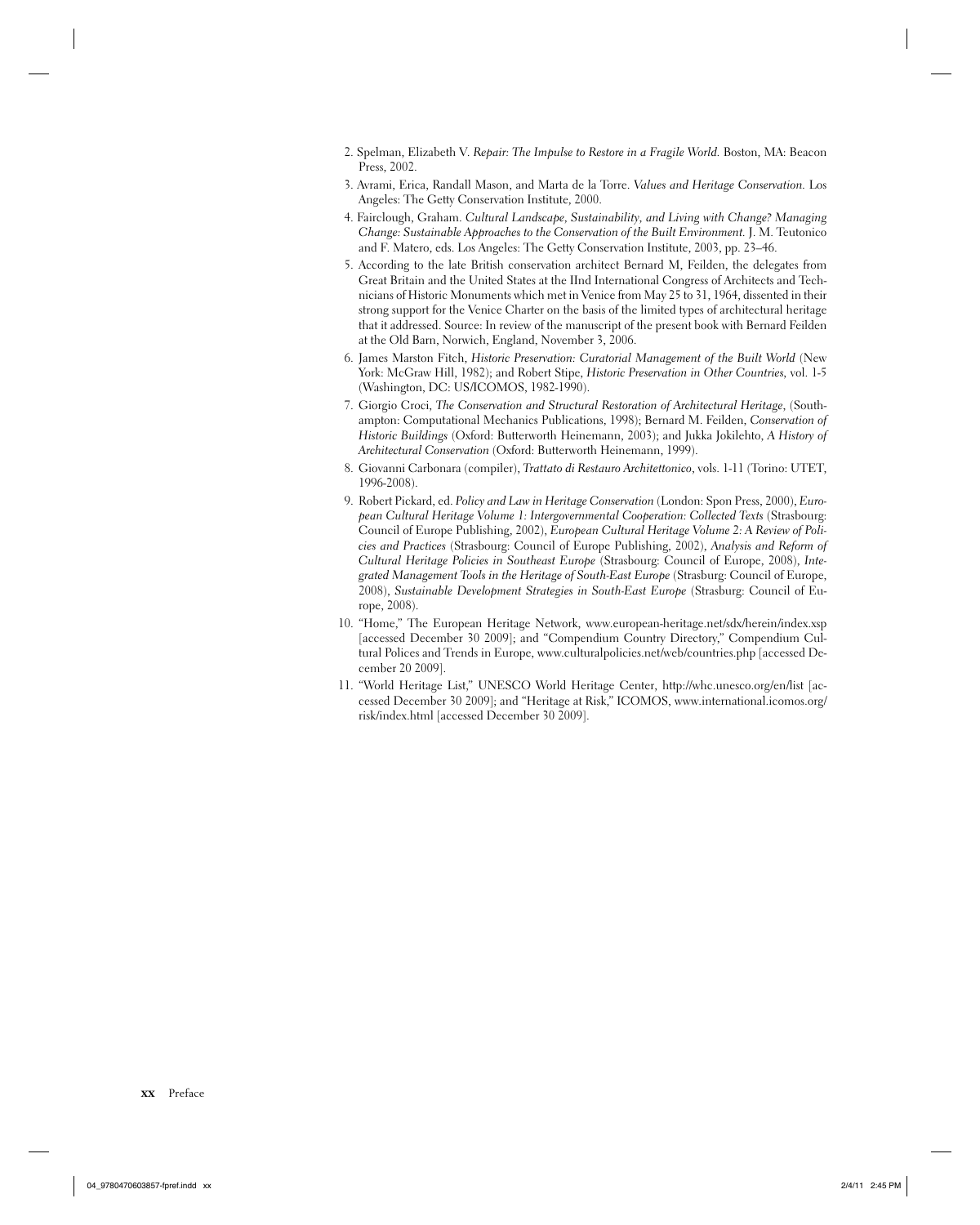## *Acknowledgments*

THE ORIGINAL IDEA of a series that would document world efforts in global architectural conservation was conceived by John H. Stubbs in 1999: and, it has also principally been his efforts that have produced this book. Crucial among Stubbs' collaborators since 2006 has been architectural historian Emily G. Makaš, PhD. Makaš contributed so broadly toward research and writing during the book's early phases that she eventually was invited to join Stubbs as its co-author.

Much information was gained by John Stubbs via teaching courses in historic preservation within the Graduate School of Architecture Planning and Preservation at Columbia University in New York since 1984, a program he graduated from ten years earlier. Among other things, at Columbia Stubbs has researched the history of the field and "best practices" in foreign places. Also a graduate of Columbia's historic preservation program and later Cornell University's Ph.D. program in architectural and urban history, Makaš currently teaches in the School of Architecture at the University of North Carolina in Charlotte. She has also found that teaching, researching, and writing on architectural conservation is a matter of necessity, because in recent years the practice of physically conserving the built environment has far exceeded any efforts to actually document these activities. The authors are not alone in concluding that architectural heritage conservation practice is passing through a period of self-reflection, and sensed that they were in a good position to participate in assessing and documenting the field today.

The idea for this project was also inspired and informed by John Stubbs's work as Vice President for Field Projects at World Monuments Fund. From around 1990 Stubbs and his colleagues found themselves working in international architectural conservation practice at a time when the field rapidly expanded in major new ways.

So an important thanks for critical institutional support is extended to the World Monuments Fund, especially its president Bonnie Burnham and the organization's trustees, who supported John Stubbs's various levels of participation in scores of architectural conservation projects in dozens of countries throughout the world for a period of over two decades. In this connection it must be stated that this book was privately produced and the contents and opinions expressed herein are those of its authors.

In addition, World Monuments Fund colleagues Bonnie Burnham, Lisa Ackerman, Norma Barbacci, Jonathan Foyle, and Mark Weber helped more directly by reading and commenting on drafts, or parts thereof, of this book. The authors are especially grateful for the use of some 32 percent of the book's images that were sourced through the WMF Image Archives.

Another institution to which special gratitude is owed is the International Center for the Study of the Conservation of Cultural Property (ICCROM) especially Director General Mounir Bouchenaki for writing the Foreword for this book, and Paul Arenson and María Mata Caravaca who, respectively, direct ICCROM's Library and Image Archives and assisted the authors in their research.

In addition, special thanks are expressed to the contributors of specialty essays: Lisa Ackerman, Norma Barbacci, Eric Delony, Frank Matero, Theodore H.M. Prudon, Diana Ramiro, Dennis Rodwell, Carol D. Shull, Eduardo Rojas, Barbara Ross, and Donovan Rypkema. The additional voices and expertise provided by these colleagues